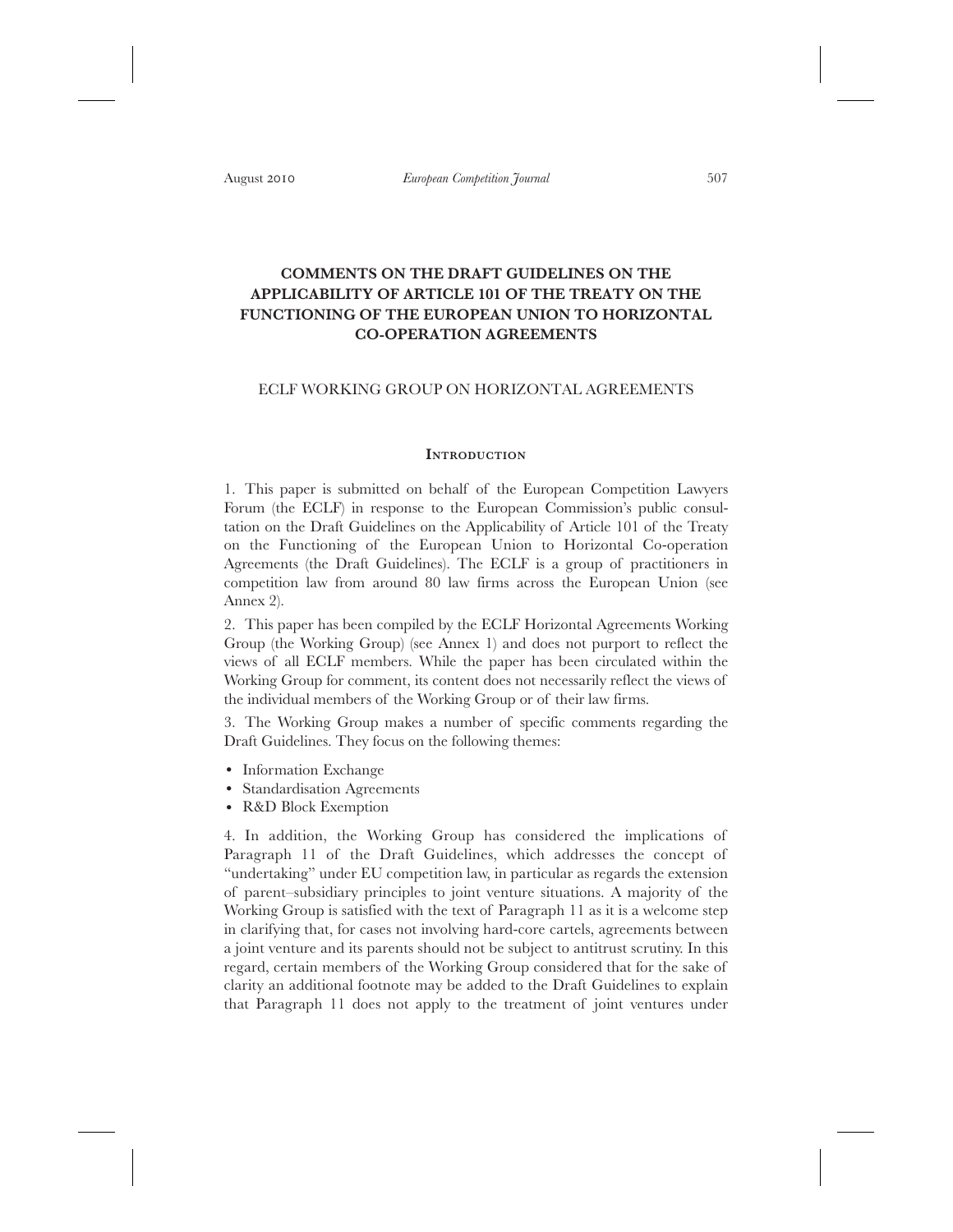Article 23 of Regulation 1/2003, to the Guidelines on the Method of Setting Fines or to the Leniency Notice. However, a minority of the Working Group urges the Commission either to delete the wording in issue or to replace it with further guidance addressing the issues considered in the paper provided at Annex 3.

### **I. INFORMATION EXCHANGE**

5. As an initial observation, we note that information exchange is an area of great practical importance in many contexts, yet little legal guidance (particularly outside the cartel context) exists. Chapter 2 of the Draft Guidelines is therefore a welcome development. We have several comments and suggestions regarding specific issues raised in the chapter.

### **A. Restriction of Competition by Object**

6. We note at the outset that the distinction between "object" and "effect" is generally at odds with the Commission's positive move to an effects-based approach to Article 101 enforcement. We find the distinction to be particularly unhelpful in the context of analysing information exchange. That said, if the distinction is to be employed, then we would welcome rules that provide as much certainty as possible as to how the concepts will be applied and the consequences of their application in particular cases. This is particularly true following the judgment of the Court of Justice in *T-Mobile*, <sup>1</sup> which we do not think offers a practically applicable test for identifying "restrictions by object".

7. Paragraph 68 of the Draft Guidelines states that "information exchanges between competitors of individualised data regarding intended future prices or quantities" are particularly likely to lead to a collusive outcome and particularly unlikely to be done for procompetitive reasons, and should therefore be considered as restrictions of competition by object within the meaning of Article 101(1). This presumption would apply both to direct exchanges of such information and to the exchange of information on current conduct or other information that enables the direct deduction of intended future prices or quantities. We interpret this language as referring to actual future prices and quantities of the party disclosing the information, and not perceptions as to general market trends or estimates of average/expected prices—future or current—in the market. If that is correct, then we consider this basic principle relatively easy to apply and classification as a restriction "by object" seems

<sup>1</sup> Case C-8/08 *T-Mobile Netherlands BV and others v Raad van bestuur van de Nederlandse Mededingingsautoriteit* [2009] not yet reported.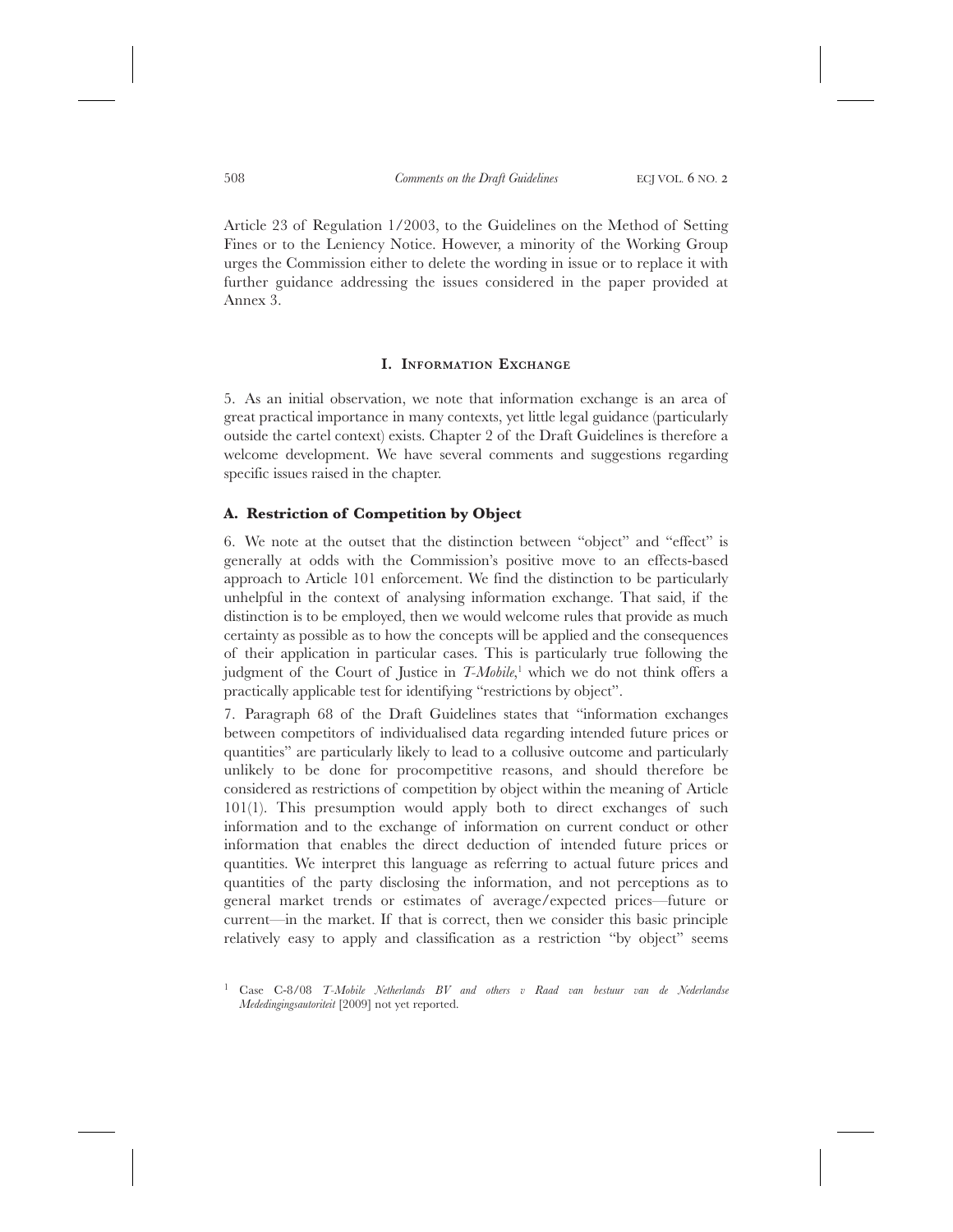appropriate, at least assuming, as the ECJ does in *Glaxo*, <sup>2</sup> that a restriction by object does not imply that an exemption under Article 101(3) is excluded from the outset. Nevertheless, particularly given that the distinction between current and future pricing is not always clear, we think the Draft Guidelines might usefully clarify that such exchanges will "generally" or "normally" be considered as restrictions by object, so as not to draw too rigid a line around an area where distinctions are sometimes blurred.

8. As a related point, we note that the Draft Guidelines' definition of "intended future quantities" in footnote 46 may be too narrow. In some industries (eg mining), information on intended future capacity and production levels—which may correspond closely to "intended future sales" or "market shares"—is widely publicised. This is procompetitive in that, *inter alia*, it helps both producers and consumers of the products to plan long-term investments. Yet the Draft Guidelines could be interpreted as placing such exchanges into the category of "restrictions by object", which seems clearly inappropriate. Editing the Guidelines as suggested above to clarify that the presumption of anticompetitive object is not rigid and that there may be exceptions, would help to address this issue. The Guidelines also might usefully clarify at this point (in line with Paragraph 84) that the open or public dissemination of such information would normally not be regarded as a restriction by object.

9. Finally, we note that the last two sentences of Paragraph 68 appear to undermine the legal certainty created by the first two regarding the identification of restrictions by object. The third sentence suggests that a private individualised exchange of information on prices or market shares may be found to involve a restriction by object if it "aims to restrict competition on the market", without explanation as to how one could identify such an aim. If the Commission has in mind, for example, direct corroborating evidence of subjective intent (eg correspondence between companies), then this could be specified in the Guidelines. However, if the Commission intends to infer an anticompetitive "object" merely from the nature of the information (other than intended future prices or quantities) that is exchanged, then significantly more guidance is needed.

### **B. Exposure to Fines**

10. The Draft Guidelines do not make clear which categories of information exchanges would be viewed as an infringement of Article 101 that could give rise to a fine. In particular, while Paragraph 9 of the Draft Guidelines states that they are "not intended to give any guidance as to what does and does not constitute a

<sup>2</sup> Joined Cases C-501/06 P, C-513/06 P, C-515/06 P and C-519/06 P *GlaxoSmithKline Services Unlimited v Commission*, [2009] not yet reported.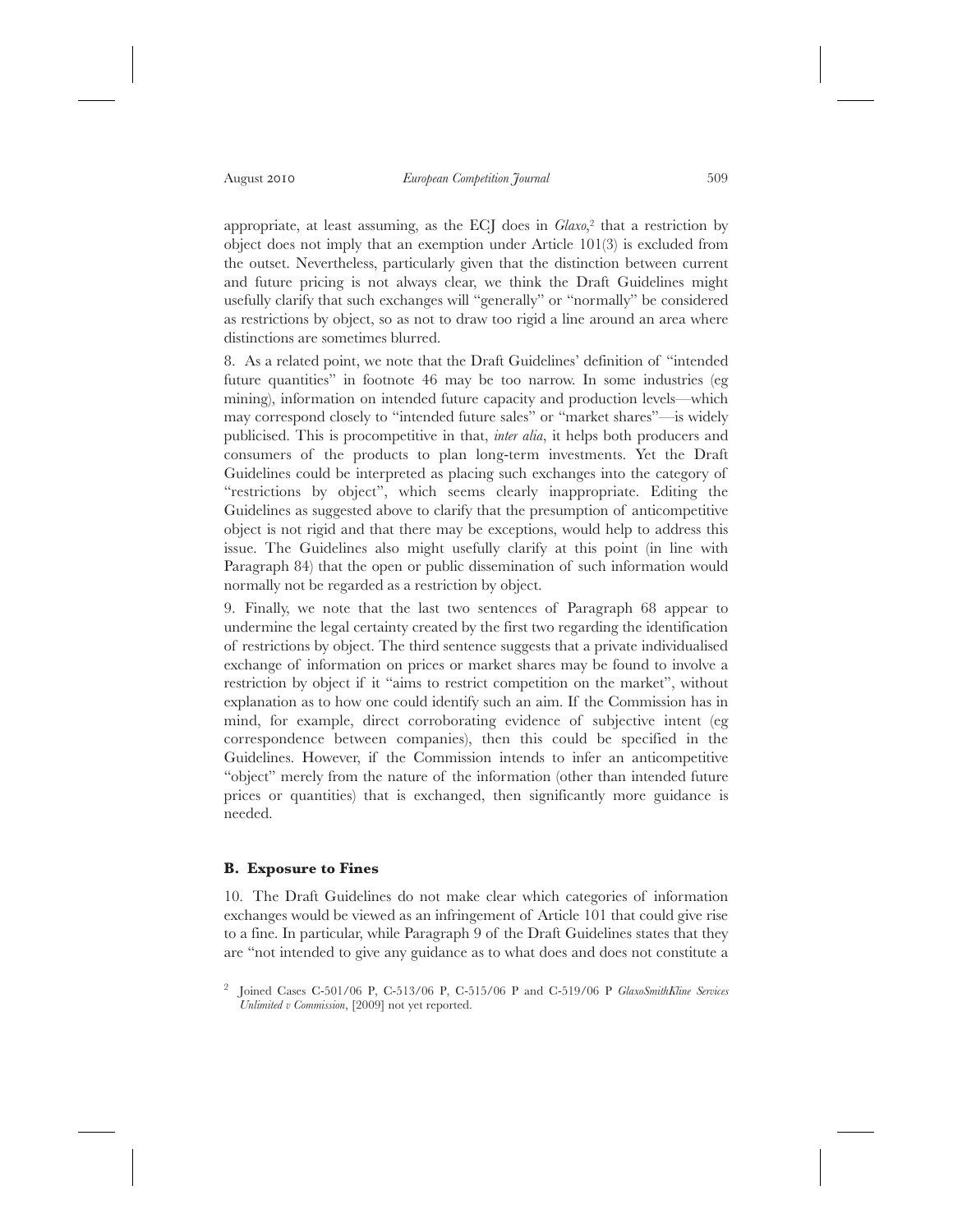cartel", at other places (eg Paragraphs 59 and 68) they appear to suggest the types of information exchange that could be investigated, and subsequently fined, as constituting a cartel. The distinction between an "exchange of information" and the notion of "cartel" can be elusive (eg in the case of a legitimate exchange of information between companies, followed later by illicit collusion), and the clearest possible rules for distinguishing these situations would be welcome.

11. The last sentence of Paragraph 68 could be read as suggesting that only restrictions by object could lead to a fine being imposed on an undertaking. If this is the intention of the Guidelines, it should be stated more clearly. However, the broad formulation provided in the third sentence of Paragraph 68 (as outlined above) severely undermines any intended safe harbour from fines for information exchanges that are merely restrictive by effect. Even a small chance that the Commission could find an exchange to constitute an infringement may, because of the enormous exposure under the Fining Guidelines, deter the procompetitive exchange of information, particularly in large markets. As the Draft Guidelines recognise elsewhere that the public nature of an exchange is generally indicative of its procompetitive nature,<sup>3</sup> there may be good sense in providing a safe harbour from fines at least for information exchanges that do not involve the disclosure of future intentions on pricing or quantities and operate in an "open and notorious" manner.

# **C. Restrictive Effects on Competition**

12. The Draft Guidelines espouse a predominantly effects-based approach to the analysis of horizontal agreements. While an effects-based approach tends, as a purely theoretical matter, to disfavour extensive safe harbour rules, it may be appropriate, where the market shares of undertakings involved are low, to forego a full effects-based approach in order to promote the efficient allocation of enforcement resources and compliance costs, and provide a higher degree of legal certainty.

### **D. Public Information**

13. The description of genuinely public information set out in the Draft Guidelines is not sufficiently clear. The Draft Guidelines provide, in Paragraph 82, that genuinely public information be "costless" to obtain, but then later in the same paragraph state that, for information to be genuinely public, "obtaining it should not be more costly for buyers and companies unaffiliated to the exchange system than for the companies exchanging in the information". Both tests are too restrictive. Frequently, third-party sources such as industry analysts make a

<sup>3</sup> See, eg Paras 84 and 99 of the Draft Guidelines.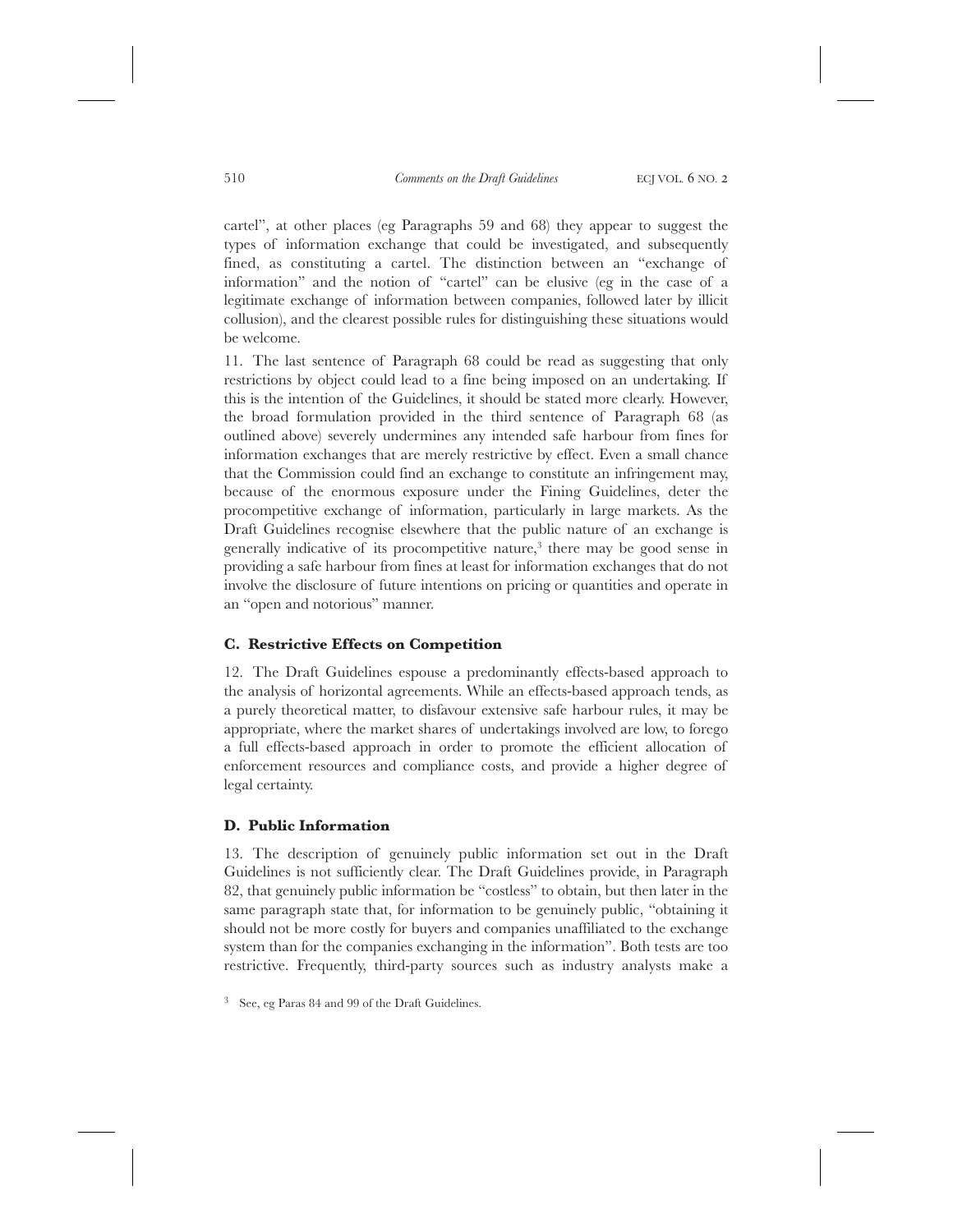significant amount of market information available to undertakings that will pay for it. Such information is not "costless" to obtain, but is generally regarded as being publicly available. Similarly, such information providers may offer preferential terms to firms that also agree to contribute information. The fact that some purchasers (eg customers who do not contribute information) would have to pay a higher price should have no bearing on the key consideration, namely that the availability of the information to customers and other market participants indicates that there is no anticompetitive aim in collecting and publishing the information.

# **E. Aggregation of Data**

14. The treatment of aggregated/non-aggregated data in Paragraph 85 of the Draft Guidelines appears to consider only two forms of data: "genuinely aggregated" data and "company level" (ie presumably fully individualised) data. In order to aid the practical application of the Guidelines, further guidance on the level of aggregation likely to be acceptable to the Commission would be useful. In particular, if the Commission intends to depart from the generally understood rule of thumb that "genuinely aggregated" information should combine data from more than three market participants (which is presumed to make it too difficult to "reverse engineer" competitively sensitive individual company data), this should be made clear.

# **F. Age of Data**

15. While the adoption of a predominantly effects-based approach generally counsels against establishing firm ex ante "rules of thumb", the Draft Guidelines nevertheless suggest a significant change to the typical current treatment of historic data. In previous cases, the Commission has indicated that data that is more than one year old is likely to be considered "historic",<sup>4</sup> and this principle has fallen into common use. However, Paragraph 86 of the Draft Guidelines suggests that data can generally be considered as historic if it is "several times older than the average length of contracts in the industry". As many industries operate with annual contracts, and assuming that "several" must be taken to mean more than two, the proposed wording would have the effect of considerably broadening the current "rule of thumb" suggested by the Commission's previous decisions.

<sup>4</sup> Commission Decision of 17 February 1992 in Case IV/31.370 *UK Agricultural Tractor Registration Exchange* [1992] OJ L68/19 of March 13, 1992, para 50; Commission Decision of 26 November 1997 in Case IV/36.069 *Wirtschaftsvereinigung Stahl* [1998] OJ L1/10, para 17.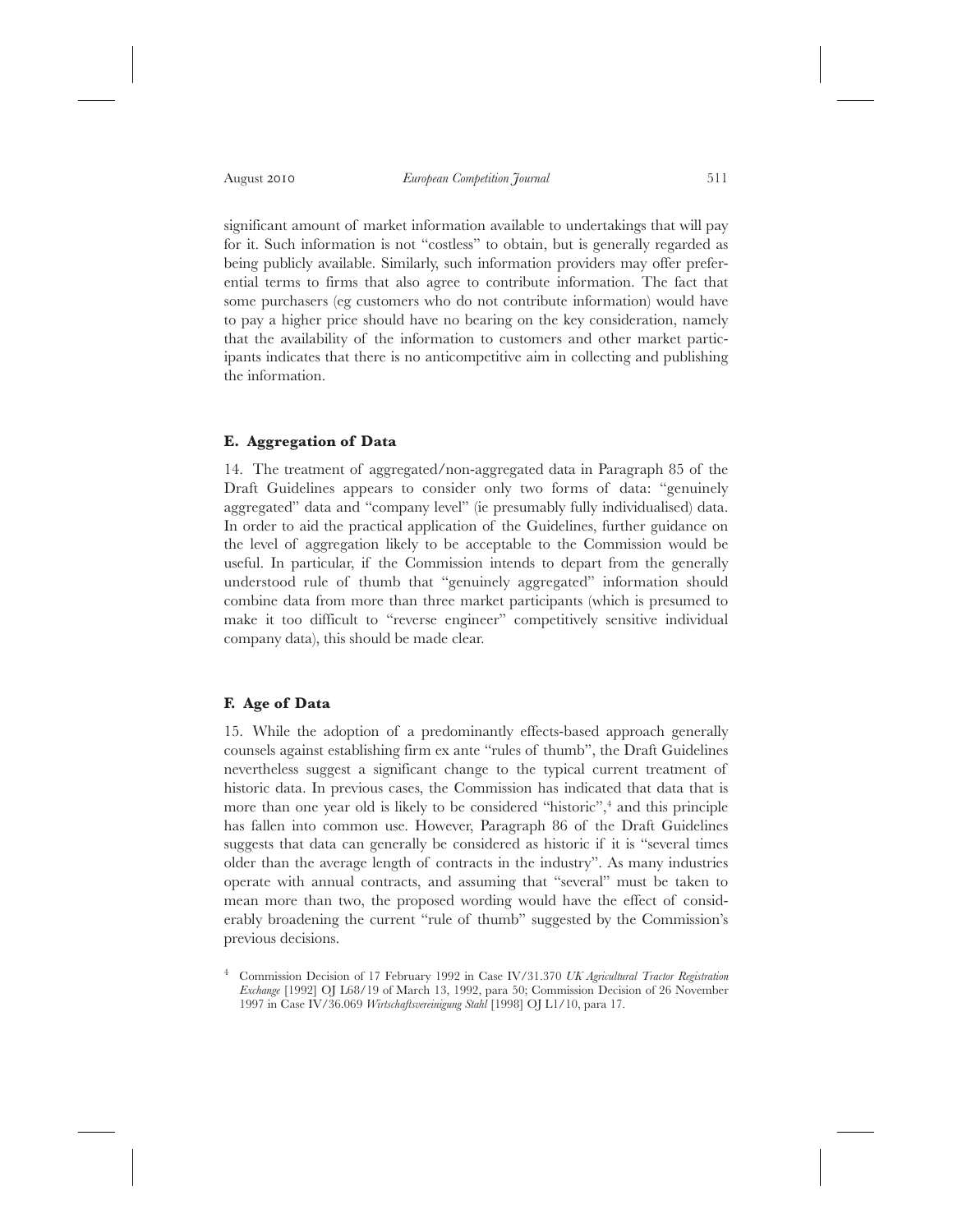### **G. Illustrative Examples**

16. The use of examples to illustrate the application of the Draft Guidelines is welcome. However, in general, to be more useful in practice the examples provided in the Draft Guidelines could provide more detail regarding the analytical methodology likely to be adopted by the Commission. Further practical examples that cover more complicated, borderline situations might also be useful.

17. The examples provided in Paragraphs 98–99 sharply distinguish between a situation in which one exchange (Example 1) is viewed as a restriction by object and unlikely to fulfill the criteria of Article 101(3), whereas the same exchange with minimal modifications (Example 2) is viewed as being most likely compatible with Article 101(3). The Guidelines attribute this difference to a distinction between "intended future prices" and "present prices of future services". However, this distinction is not as clear-cut as the Draft Guidelines suggest. In particular, present prices for future services, or the availability of services for the price in question, can often change quickly (as is the case, for example, in the airline industry). The perceived risk of competitors revising future prices in light of what competitors offer (see Example 1) is thus also inherent in any reservation system that is publicly accessible. It is not the distinction between "intended future prices" and "present prices for future services" that should be decisive, but rather a weighing of (i) the benefits of making prices available to the general public against (ii) the risk of competitors using the publication of prices to align their conduct.<sup>5</sup> The latter risk is low where, as for example in the airline industry, yield management and pricing is extremely complex and subject to constant changes, making any kind of anticompetitive alignment difficult.

18. Example 3 as drafted is not very instructive. In particular, given the nature of the hotel industry it is surprising to conclude that "from the information exchanged the parties can directly deduce their [competitors'] actual current prices", unless this information were to be broken down further (eg by room category). In any event, current prices are not future prices, and it is not clear what "collusive outcome" the system is designed to monitor. In addition, it is not obvious why, in practice, cost structures of luxury hotels would be "largely homogeneous". Finally, as hotel rooms are perishable goods, the exchange of occupancy rates would have at least the potential benefit of allowing the hotels to efficiently forecast demand (identified in Example 7 as a potential efficiency).

<sup>5</sup> For instance, in Example 1 in the Draft Guidelines, the fact that the exchange is limited to competitors negates any benefits to customers, thus also suggesting an anticompetitive motivation.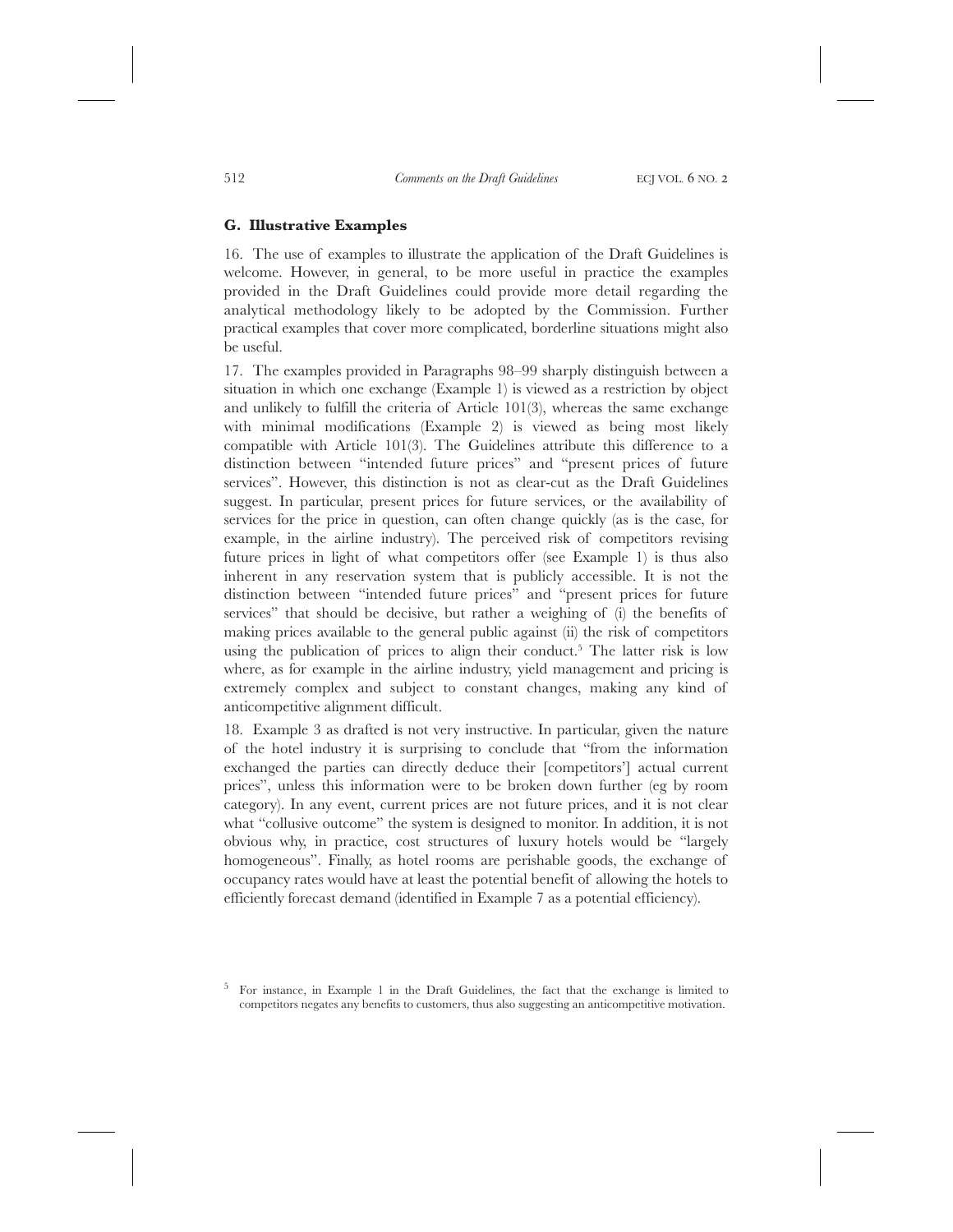# **H. Further Guidance**

19. In addition to the comments offered above on the content of the Draft Guidelines as they currently stand, further guidance would be useful on certain other common (and potentially problematic) areas, in particular:

- . Information exchange within the context of EU regulatory regimes (eg consortia between companies to comply with REACH obligations).
- consortia between companies to comply with REACH obligations).<br>• The use of common calculation tools in the context of information exchange.
- The use of common calculation tools in the context of information exchange.<br>- The role of trade associations and conduct acceptable within this context. In this regard, the Draft Guidelines might usefully place more emphasis on the legitimate and efficiency-enhancing role of trade associations in providing their members with (i) useful statistical information and (ii) other information, tools and training. More precise guidance as to acceptable conduct of a trade association, for example as regards benchmarking, would also be helpful. In this context, it may be helpful to distinguish between various forms of trade association (eg information exchanges within a trade association representing a large number of small businesses versus one representing a small number of large players), which may call for different levels of analysis.
- . The Draft Guidelines are silent with respect to information exchange in connection with mergers or other transactions. Such information exchange is commonplace and essential for transaction negotiations and the planning of transaction implementation and post-closing company integration. Companies typically implement such exchanges under the (assumed) protection of safeguards such as the use of "clean teams", confidentiality agreements and agreements to return or destroy confidential information in case the transaction is aborted. Yet such measures are taken largely in the absence of legal precedent or other guidance. This is an area that the Guidelines could usefully address, even in brief.
- . The Commission has suggested that while the Draft Guidelines do not specifically address so-called "hub-and-spoke" infringements, the general principles set out in the Guidelines will apply equally to this type of arrangement. However, "hub-and-spoke" arrangements also raise issues not currently covered in the Draft Guidelines, particularly regarding the exchange of information within the distribution chain (eg in the context of trading negotiations between retailers and suppliers). In particular, recent UK case law has highlighted the concept of an indirect concerted practice between competing retailers based on the exchange of confidential information between them via a common supplier.<sup>6</sup> It is important that undertakings are able to distinguish between situations in which retailers can share information

<sup>6</sup> See *Littlewoods v Office of Fair Trading* and *JJB Sports v Office of Fair Trading* [2006] EWCA Civ 1318.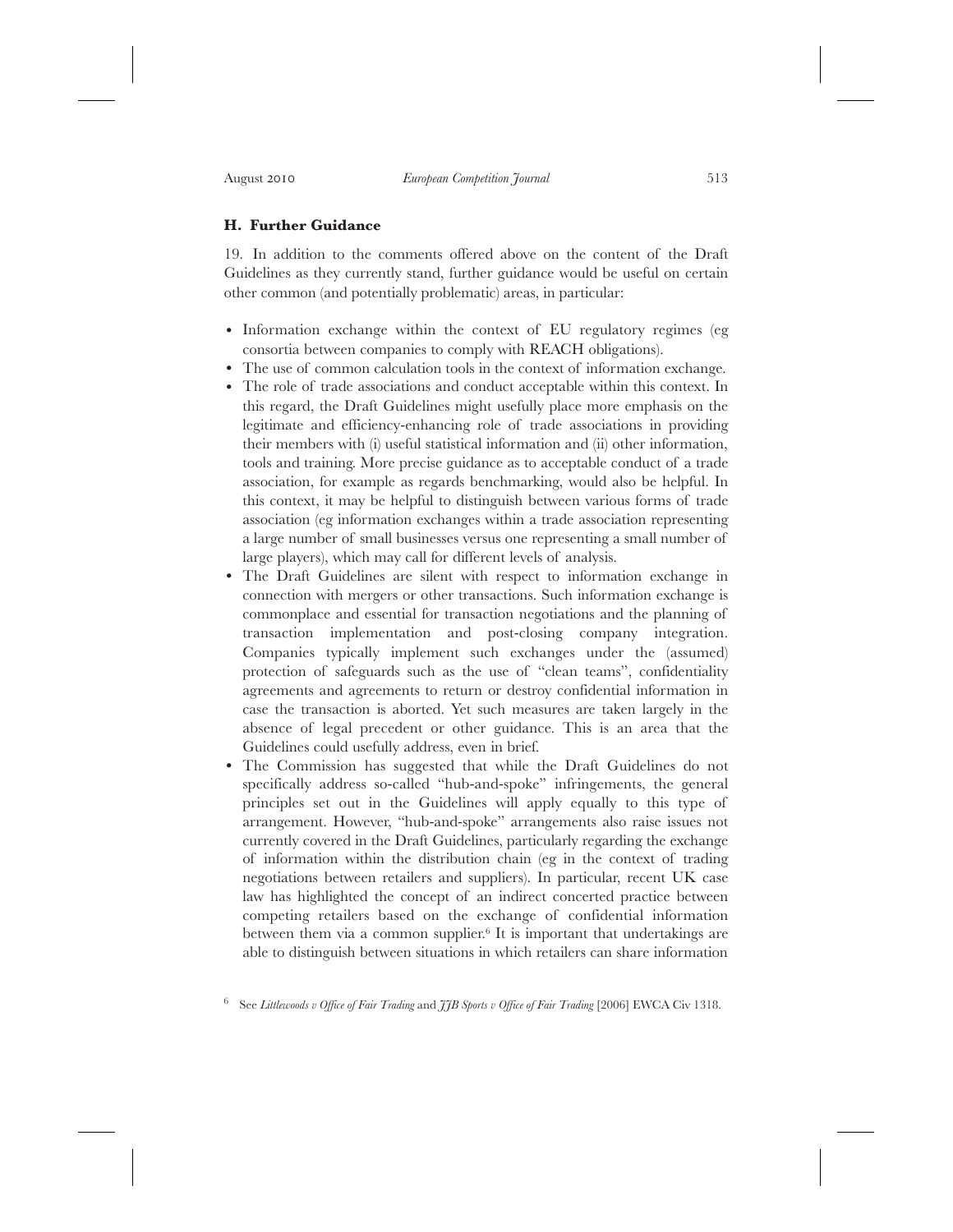with suppliers for legitimate (often procompetitive) reasons (eg bargaining) and situations in which retailers will be considered to be effectively using the supplier as a "go-between" for the anticompetitive exchange of information. In this regard, it may be useful for the Commission to highlight that actual knowledge (and not merely constructive knowledge) of the role being played by the supplier is required of both the retailer and its competitor in order for a concerted practice to be established. This not only seems like a sensible approach for providing businesses with sufficient legal certainty to guide information exchange within the supply chain, but is also the most consistent interpretation of "hub-and-spoke" arrangements with existing EU case law, under which a concerted practice can only be found where undertakings "knowingly substitute practical co-operation between themselves for the risks of competition".7 More generally, the Commission's approach to exchanges of information amongst competitors through third-party "conduits" or indirect "signalling" behaviour would be clarified.

#### **II. STANDARDISATION AGREEMENTS**

#### **A. Preliminary Observations**

20. Standard-setting activities play a fundamental role in fostering innovation and competition in many different markets. There is a great variety of standard-setting organisations (SSOs), which often compete with each other. SSOs have among their members companies operating on the basis of very different business models, and the forthcoming Commission guidelines should not favour one particular business model at the expense of another. In particular, great care should be taken to ensure that these guidelines do not discourage intellectual property rights (IPR) holders from participating in SSOs out of concerns that such SSOs' IPR policies would harm their ability to monetise their IPR and thus hurt their ability to innovate. IPRs are often an effective instrument for promoting and protecting innovation, and in many fields, standards benefit significantly from the inclusion of proprietary technologies.

21. Certain members of the Working Group question whether standard setting should be addressed in general horizontal guidelines at all. Clearly major disputes have arisen and continue to exist in the context of mobile communications standards, where the explosion of standards-essential IPRs and the

<sup>7</sup> See, Cases 48, 49 and 51-57/69 *ICI v Commission* [1972] ECR 619, para 64. Similarly, this appears to be most consistent interpretation with the requirement that in order for the existence of a concerted practice to be found, implementation should occur on the market. See, eg Case C-199/92 P *Hüls AG v Commission* [1999] ECR I-4287.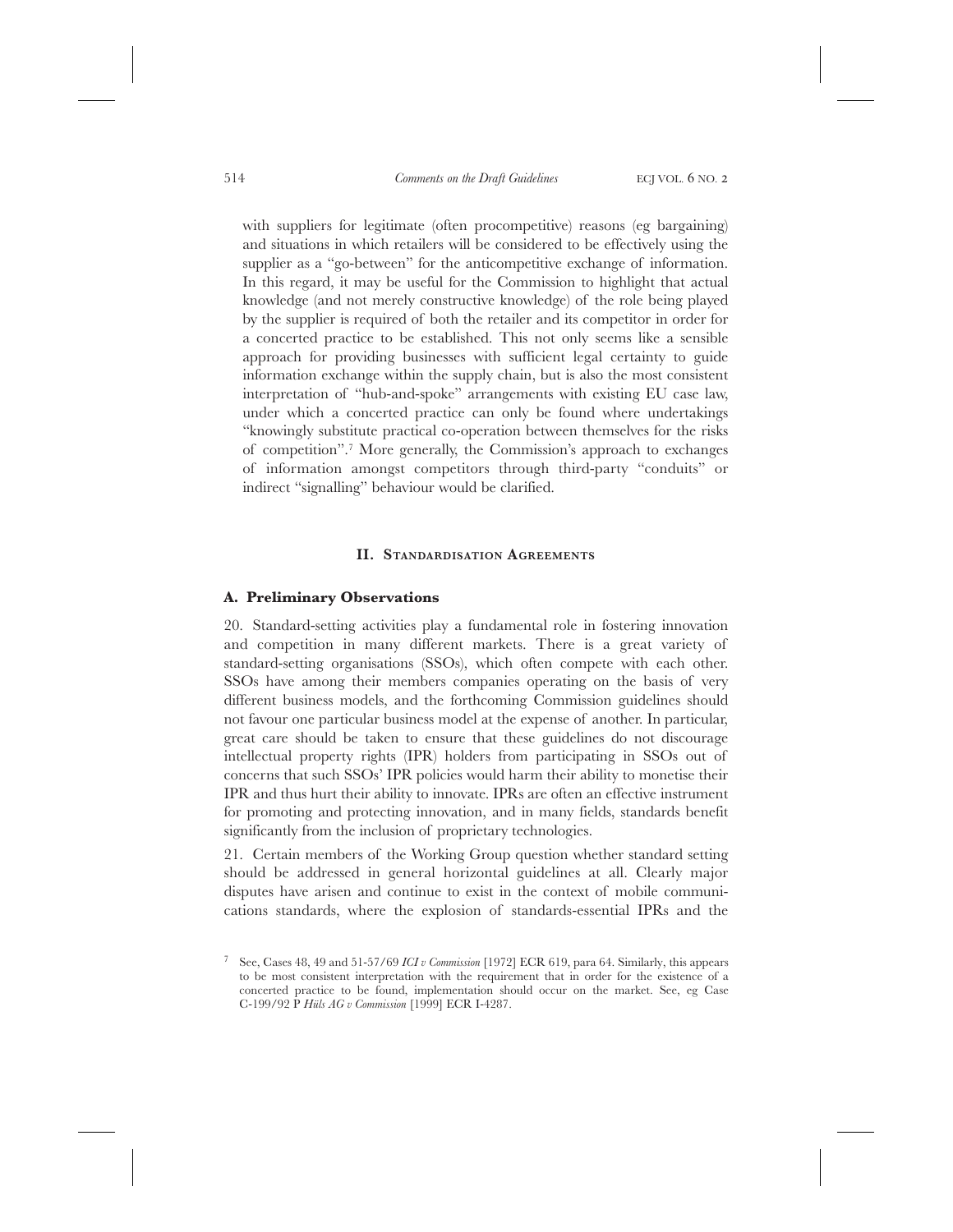enormous stakes involved for all users of the standard raise particular issues. The current Draft Guidelines reflect these recent experiences. However, it is not obvious that the issues which arise in the context of mobile communications are representative of what could be perceived to be a wider problem across industries and SSOs. An attempt to address industry-specific issues in great detail through general guidelines risks leading to either over- or under-enforcement, and may prove to be of little relevance to or complicate the operation of many SSOs and standardisation agreements.

22. The objective of guidelines regarding the application of Article 101 to certain categories of practices, in this case horizontal cooperation agreements, is to help companies determine whether an agreement they have concluded or are planning to conclude with one or several other companies falls within the scope of Article 101(1) and, if so, whether this agreement can be justified under Article 101(3). However, regarding standardisation agreements, the description in the Draft Guidelines of circumstances that fall under Article 101(3) may actually create uncertainty within SSOs. Similar to the 2001 Guidelines, the new Draft Guidelines provide a safe harbour approach, explaining under which circumstances standardisation generally would not include an appreciable restriction of competition and thus fall outside the scope of Article 101(1). However, unlike other chapters in Guidelines, the chapter on standardisation provides little concrete guidance on how the Commission would assess whether individual agreements fall under Article 101(1) and, if so, how such agreements would benefit from the exception contained in Article 101(3).

23. In particular, the Draft Guidelines do not refer to elements essential to such an analysis, including: (i) the role of competition between products that implement different standards and competition between standardised and non-standardised products; and (ii) the importance of the standard in question, including whether access to it is necessary in order to effectively compete on a relevant market. Similarly, the Draft Guidelines do not address some of the pitfalls of standardisation on which guidance would be welcome, such as the question of when do standardisation efforts exceed what is appropriate under Article 101 (ie over-standardisation).

24. Certain members of the Working Group feel that, given the changes that have occurred in the international standardisation landscape in general, and the growing number and importance of specialised fora and consortia in particular, such a framework would be very welcome, and should set out the relevant criteria for analysing agreements that do not meet all the (highly set) safe harbour criteria that are typically pertinent for formal standards bodies (such as the ESOs) and other important SSOs.

25. With these general observations in mind, we would like to make a number of comments, focusing on the following themes: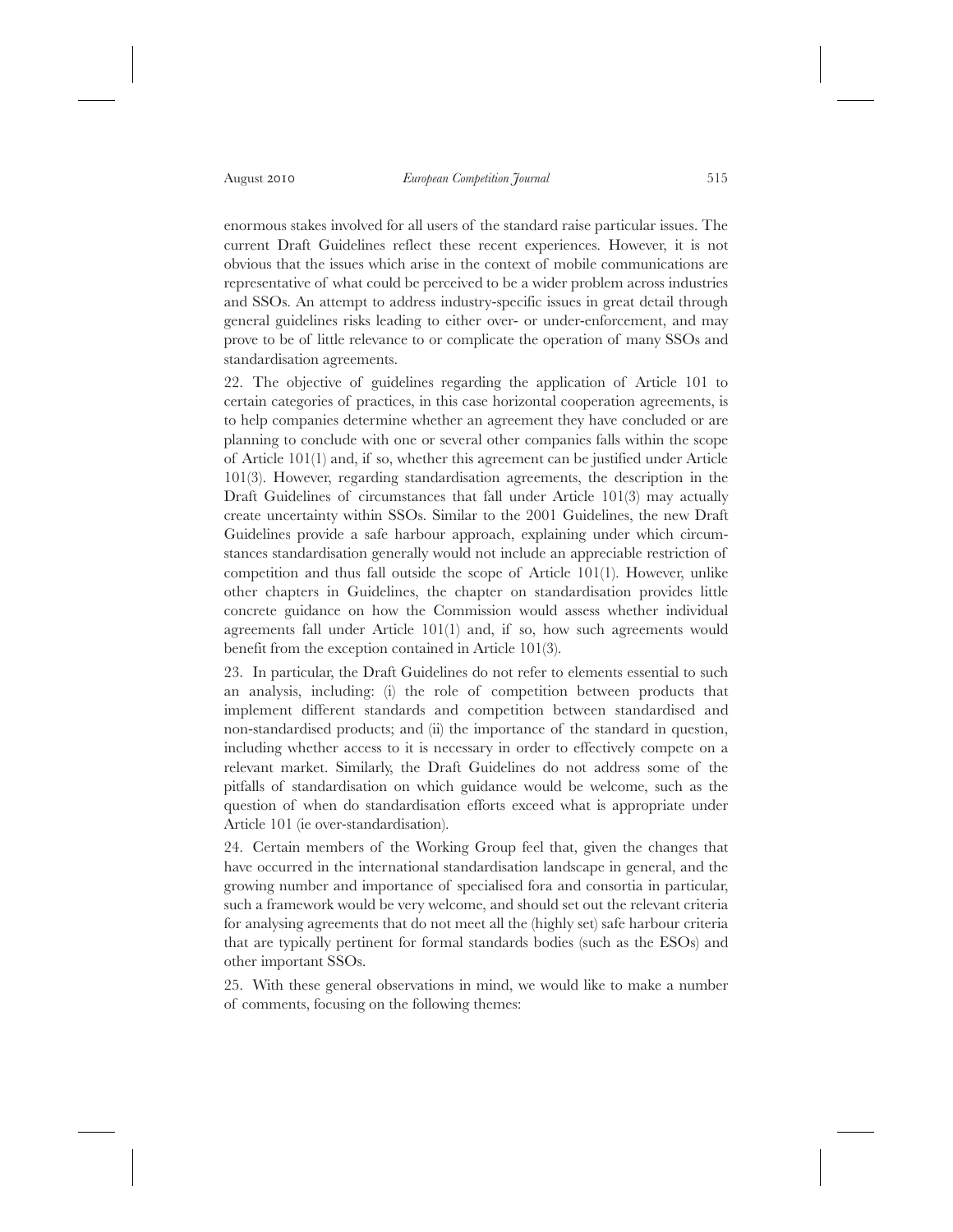- . Safe harbour requirements
- . Role of Article 102
- . Environmental standards

# **B. Safe Harbour Requirements**

# *1. Unrestricted Participation*

26. With regard to the "no bias" rule contained in Paragraph 278, on the one hand, royalty-free standards and standards involving IPR whose holders seek financial compensation should be able to co-exist and compete. However, on the other hand, in certain sectors, eg software, royalty-free licensing may be the norm and, to the extent that the rule contained in Paragraph 278 may be read to suggest that an SSO cannot require royalty-free licensing of standards essential IP without infringing Article 101, clarification may be required.

# *2. Misuse*

27. The focus of the Draft Guidelines on open and transparent procedures is broadly welcomed. However, certain aspects of the text deserve particular attention.

28. The requirement set out in Paragraph 281 that within the SSO, "IPR holders [should] make reasonable efforts to identify existing and pending IPR reading on the potential standard" and that results that might be essential for the standard should be disclosed before the standard is agreed, is important. However, it should not place a disproportionate burden on those participating in SSOs and consequently act as a disincentive to taking part.

29. Regarding a mandatory disclosure rule, on the one hand, this may prove difficult to implement and may conflict with general IP law principles. On the other hand, it is important to keep in mind the procompetitive benefits that may result from mandatory *ex ante* disclosure.

30. Further, while it is arguable that the inclusion in the mandatory disclosure of IPR that might be essential for the standard would run counter to well-established SSO practice and generate significant costs, it is also arguable that covering potentially essential IPR is necessary in order to be as inclusive as possible at this early stage in the process when the essentiality of the IPR at question may not be clear.

31. Finally, certain members of the Working Group feel that the Draft Guidelines should indicate that the belated (*ex post*) disclosure of essential IPR does not constitute evidence of unlawfulness or bad faith. Empirical evidence shows that a very significant percentage of essential IPR is disclosed *ex post*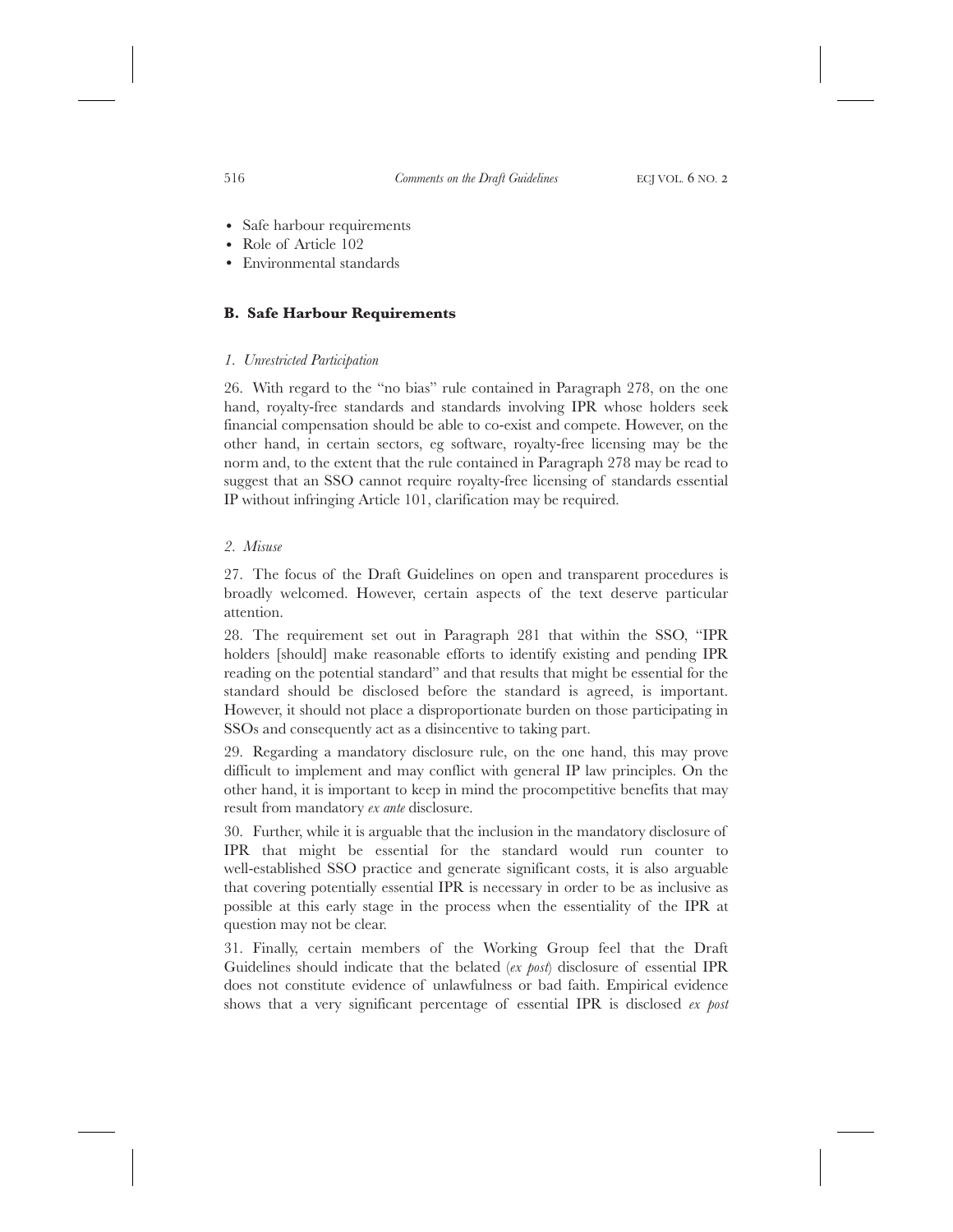standard adoption in good faith and does not hinder the implementation of the standard.

# *3. FRAND Terms*

32. The Commission's effort to set out the aim and basic principles of fair, reasonable and non-discriminatory (FRAND) licensing in Paragraphs 280 and 283 is welcomed by a majority of the Working Group membership. A minority view is that there is no need to define the meaning of FRAND further. Pursuant to this view, the fact that FRAND is not further defined cannot indeed be viewed as a shortcoming of SSOs' IPR policies but as its strength. In the view of this minority, it is the very absence of a definition mechanically translatable into concrete terms that bestows on the FRAND commitment the suppleness required to achieve one of the fundamental aims of standardisation, ie to ensure the widest availability of the technology embodied in the standard in the widest possible variety of circumstances, without unduly diminishing the innovation incentives that patent law was designed to create.

33. The extent to which the methods referred to below (or any other methods for defining FRAND) will be suitable for a particular standard will vary depending on the specific factors pertaining to that standard. The businesses that are likely to be in the best position to evaluate such factors are the SSO members themselves. Therefore, rather than seeking to provide a non-exhaustive list of methods to assess whether royalty demands may constitute an abuse under Article 102, a majority of the Working Group considers it would be useful if the Draft Guidelines required SSOs to define FRAND with greater precision in their IPR policies for each of the particular standards they develop. This could include the requirement that SSOs provide for a mandatory complaints procedure. The Commission should also provide guidance on how SSO members may act collectively in relation to royalty rates without infringing Article 101. A minority of the Working Group expresses reservations in this regard indicating that this has been tried and failed and hence is considered unrealistic. In addition, this minority notes the potential for confusion caused by multiple definitions of FRAND and expresses concern that collective action in relation to royalty rates will amount to an effort by standard implementers to depress the income of essential IPR owners.

# *4. Excessive Pricing Benchmarks*

34. The Draft Guidelines correctly note that cost-based methods are not well adapted to the assessment of royalty rates for standard-essential patents. Accordingly, a non-exhaustive list of methods to assess whether royalty fees are excessive is set out: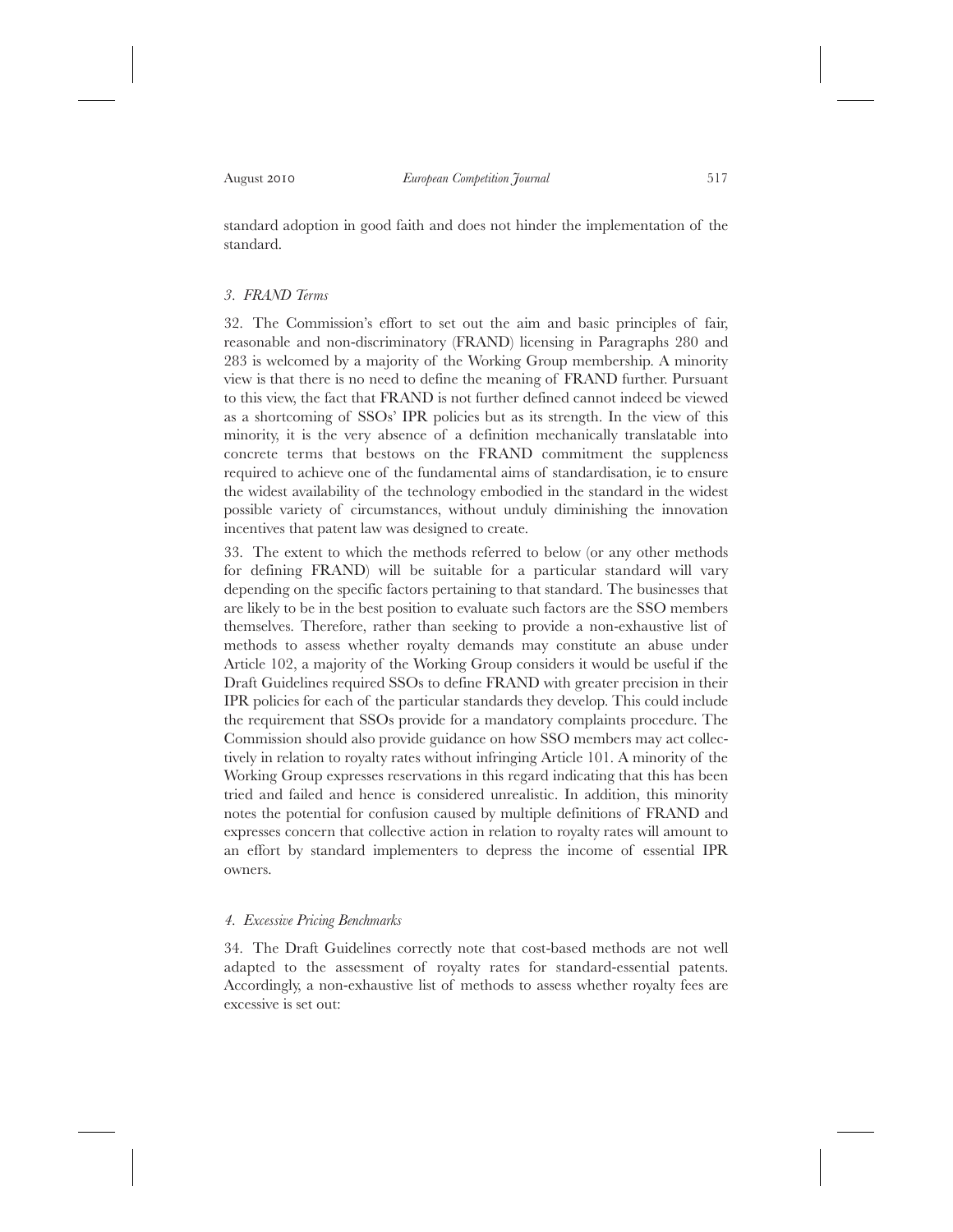- a) "compare the licensing fees charged by the undertaking in question for the relevant patents in a competitive environment before the industry has been locked into the standard (*ex ante*) with those charged after the industry has been locked in (*ex post*)"8
- b) "obtain an independent expert assessment of the relevant IPR portfolio's objective quality and centrality to the standard at issue"9
- c) "rely on previous unilateral ex ante disclosures of most restrictive licensing terms"<sup>10</sup>

35. While there is some merit to each of these methods, there are also a number of disadvantages. Generally, it is arguable that all three options are of limited use in that royalties are typically only one of the forms of consideration that may be agreed between the parties to a licensing negotiation. Hence, because the parties negotiate over a range of elements, the determination of a FRAND royalty cannot be determined in the abstract. Whether or not a royalty is fair and reasonable depends on the circumstances proper to each licensing negotiation. In addition, the proposed excessive pricing benchmarks omit any reference to *ex ante* bilateral negotiations and to the relevance of existing license agreements, which should arguably be among the most influential factors in determining whether specific licensing terms are reasonable.

36. In relation to the first method, *ex ante* licence negotiations are a good benchmark of a competitive royalty rate if the patent landscape is sufficiently clear and the alternatives to the relevant patented technology are readily identifiable at the time of the negotiation. However, where licensing only takes place after the first release of a standard, any licensing agreements reached *ex ante* may not provide an accurate reflection of fair and reasonable *ex post* royalty rates for the relevant patent portfolio.

37. With regard to the second method, an independent expert assessment of the relevant IPR portfolio is considered by some members of the Working Group to be potentially helpful (others disagree). However, patent litigation experience shows that two independent experts may fundamentally disagree on the assessment of a particular patent portfolio. Moreover, it would be better to refer to the value of the patents from the viewpoint of users, rather than the "quality and centrality" of the patents. The value of patents depends on whether they are considered likely to be valid and essential, and their significance for any function or feature that the user plans to incorporate in its product for the downstream market. It would be helpful to give experts as much practical guidance as the Commission feels able to give about the value of patents from the viewpoint of licence negotiation, although certain members of the Working Group feel that

<sup>&</sup>lt;sup>8</sup> Para 284 of the Draft Guidelines.<br><sup>9</sup> Para 285 of the Draft Guidelines.<br><sup>10</sup> Para 285 of the Draft Guidelines.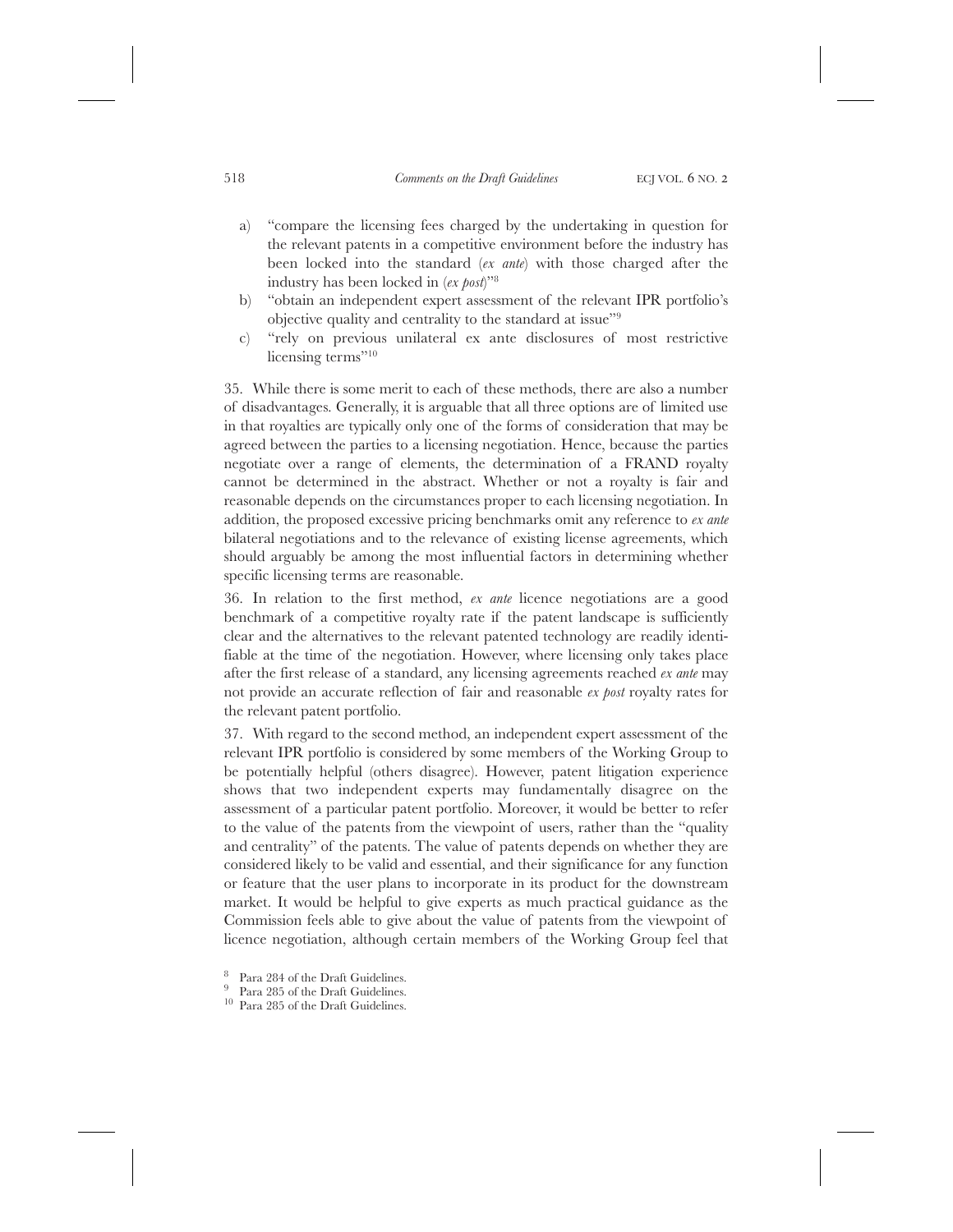such experts can rely on the generally accepted economic methods of patent valuation and that there is no need for the Commission to promote any such particular methods.

38. In relation to the third suggestion of relying on unilateral *ex ante* disclosures of most restrictive licensing terms, certain members of the Working Group think that this approach is unlikely to lead to fair and reasonable royalty rates. In addition, it appears that this method has value as a safe harbour for licensors, but not otherwise.

39. An important distinction should be drawn between unilateral disclosures of maximum royalty rates and an effective *ex ante* auction. For an *ex ante* auction to be effective in a standard setting context, it is suggested that at least the following prerequisites need to be fulfilled:

- a) the alternative technologies that are candidates for inclusion in a standard must be well developed, ie known and stable; and
- b) the essential patent landscape must be sufficiently transparent in order to identify which companies own the patents that are essential to each alternative technology.

40. A majority of the Working Group considers that although these conditions may exist in relation to a basic standard, they are often not present in a complex dynamic standard setting process. For example, telecoms standards such as the third-generation mobile standard, UMTS, are not developed through the use of "building blocks" of patented "off-the-shelf " technologies. The standardisation model used by ETSI is based on an ongoing dynamic process involving the setting of requirements and the identification of a multitude of technical problems, which are then solved by substantial R&D efforts conducted by a large number of different contributors as the standardisation process develops over a number of months and years.

41. The Draft Guidelines note that standardisation is a collaborative process involving various industry stakeholders who may have different incentives with regard to royalties.11 Nevertheless, if the royalty levels are cumulatively too high, this may adversely impact and negate the economic benefits of standardisation. It is therefore important when negotiating royalty rates that individual licensors take into account the cumulative royalty levels payable by licensees. A significant feature of any standard-specific definition of FRAND could therefore include a cap on the aggregate royalty rate for standard compliant products agreed prior to the standard being finalised.

42. It is suggested that an aggregate royalty cap could be defined as reflecting the maximum amount that would be payable by a company that has no IPR to

<sup>11</sup> Paras 271–74 of the Draft Guidelines.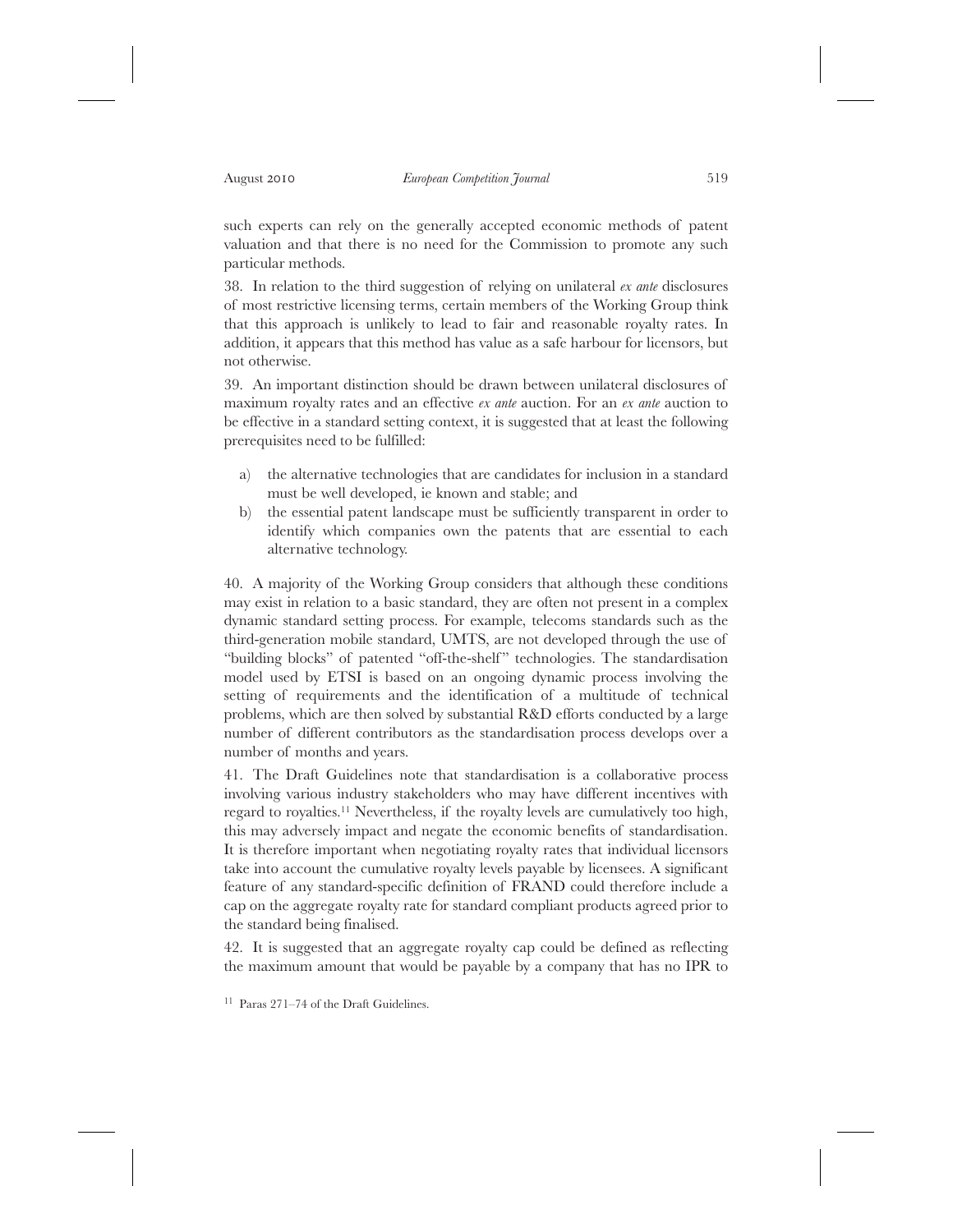cross-license. For those licensees that do have IPR to cross-license, the result of bilateral negotiations may be that the aggregate royalty payable is far below the aggregate royalty cap (and may even be royalty free in some circumstances). It would also be helpful if the SSO members were able to define the principles that should be applied for the allocation of maximum royalty rates between the various essential patent holders within the confines of the aggregate royalty cap. This model would allow flexibility in bilateral negotiations to accommodate different parameters and considerations applying to different essential patent portfolios.

43. Where such an aggregate royalty cap is appropriate, the key objective for SSO members in setting the cap should be to achieve a maximum royalty rate that represents a fair balance so that, on the one hand, sufficient royalties are available for each essential patent holder to achieve a reasonable rate of return on its research and development investment, while on the other hand, ensuring that implementation costs for the standard are sufficiently low to allow a competitive downstream industry to the ultimate benefit of end-consumers. Where this balance lies will depend on the specific facts of a standard, and it is unlikely to be the case that a single aggregate royalty cap would be appropriate for all standards. However, certain general economic principles could be established for these purposes. For example, one factor that might influence the level of the aggregate royalty cap is the level of *ex ante* competition between technologies for inclusion in the standard. Where there are competitive alternatives for inclusion in a standard, this suggests that, had it been possible to hold a formal *ex ante* competitive auction, this would have reduced the cumulative royalty rate to a low level. The aggregate royalty cap for the standard should therefore reflect this competitive level.

44. Given that the membership of an SSO is likely to include the bulk of the patent owners and their potential licensees, an agreement between SSO members in relation to an aggregate royalty cap should not be considered as a buyers cartel or a restriction of competition by object if a broad consensus between the various stakeholders can be reached. The transparency of the potential royalty burden for a standard could be substantially improved if the Draft Guidelines provided guidance on aggregate royalty caps and how the Commission would assess such practices under Article 101(3).

45. Other considerations for assessing an appropriate royalty rate, which may be deserving of consideration in the Guidelines, are the royalty rate charged by the company in question for the same patents for another standard and the royalty charged by other companies for similar patents for the same standard, or for another standard. Further, it is suggested that the Draft Guidelines should contain reference to how the "reasonableness" of a royalty rate and the associated terms may change over time. Similarly, the Draft Guidelines could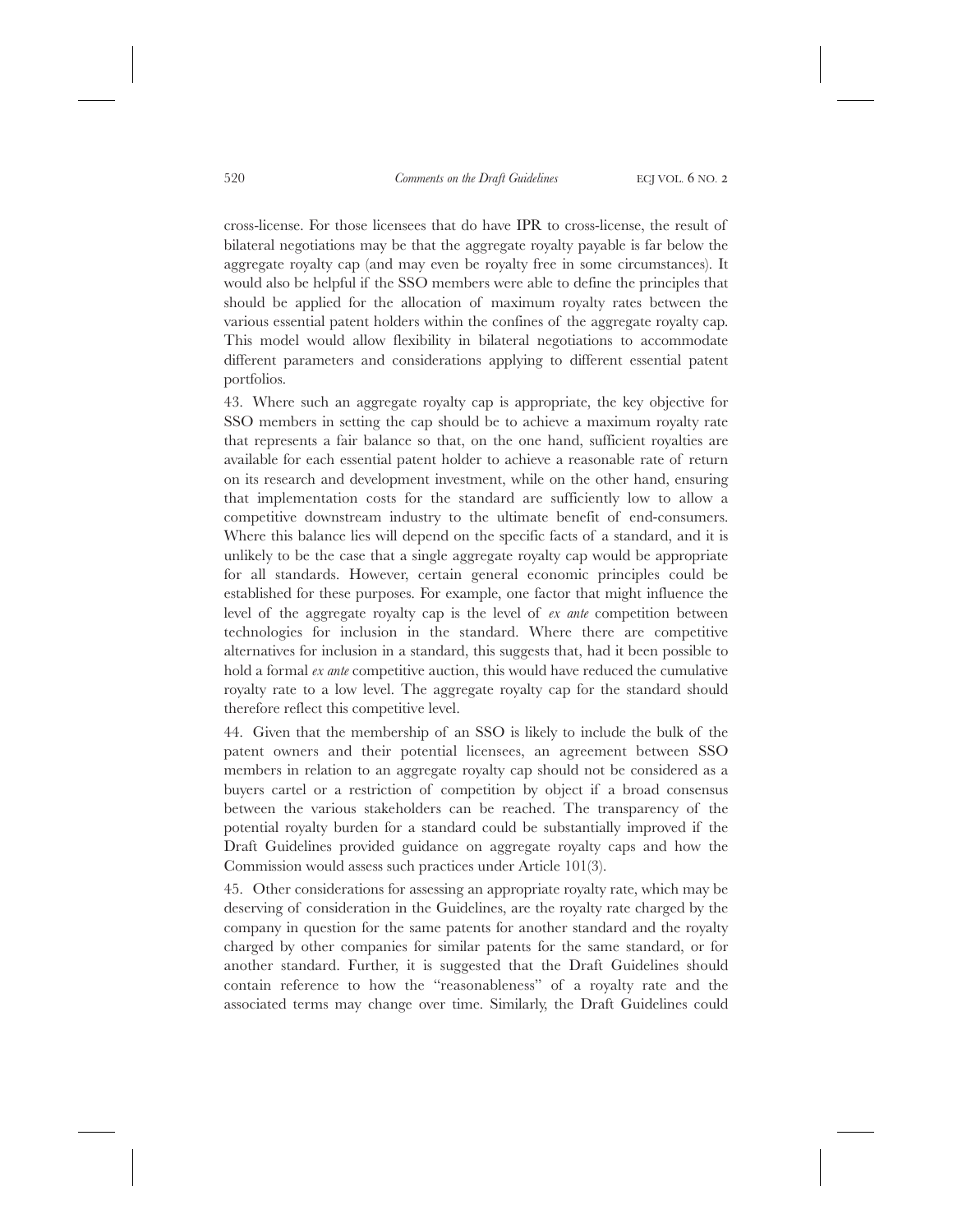usefully touch upon the issue of how best to deal with royalties that are expressed as a percentage of a product price where the nature and pricing of the product have changed over time.

46. A minority of the Working Group expresses strong reservations with regard to the approach set out in paragraphs 40–45 above and suggests that the concerns underlying the Draft Guidelines ("[a]n abuse of market power gained by virtue of IPR being included in a standard constitutes an infringement of Article 102", Draft Guidelines, Paragraph 284) are based on an uncritical acceptance by the Commission of the highly speculative theories of "hold-up" and "royalty stacking" developed by certain standards implementers and their advocates. The position of this minority of the Working Group is set out in paragraphs 47–52 below.

47. This minority of the Working Group considers that, as regards "hold up", despite a long record of standards development by organisations operating under remarkably uniform IPR policies, there is simply no empirical record of any serious or systematic "misuse of the standardisation process through hold-ups and the charging of abusive royalty rates by IPR holders" (Paragraph 280). The minority view is that, despite the large and controversial literature, advocates of regulatory intervention have offered (to the knowledge of this minority) little or no empirical evidence of instances in which alleged "hold-up" has impaired the uptake and success of a standard.

48. In addition, this minority considers that the "royalty stacking" conjecture equally suffers from serious flaws. First, it is based on the assumption that all the IPR included in any given standard should not be awarded more than a certain percentage of the price of products that comply with the standard—above that level, it would be considered "unreasonable". This does not, however, say anything about the level at which cumulative royalties would be excessive. The IPR contribution to a product can vary from nil (eg commodities) to 100% (eg software), and in many high-technology fields this contribution will be very significant. As pointed out by the European Commission in its Communication on "Intellectual Property and Standardization":

"In many high technology industries, the highest costs are incurred in the research and development phase when the intellectual input in terms of man-hours work is at its greatest, the manufacturing phase being a relatively low cost operation. The economic value of the intellectual property rights in such a product will therefore constitute an important factor in price calculations and figures prominently as a company asset."<sup>12</sup>

 $12$  See Communication from the Commission, "Intellectual Property Rights and Standardization", COM(92) 445 final, 27 October 1992.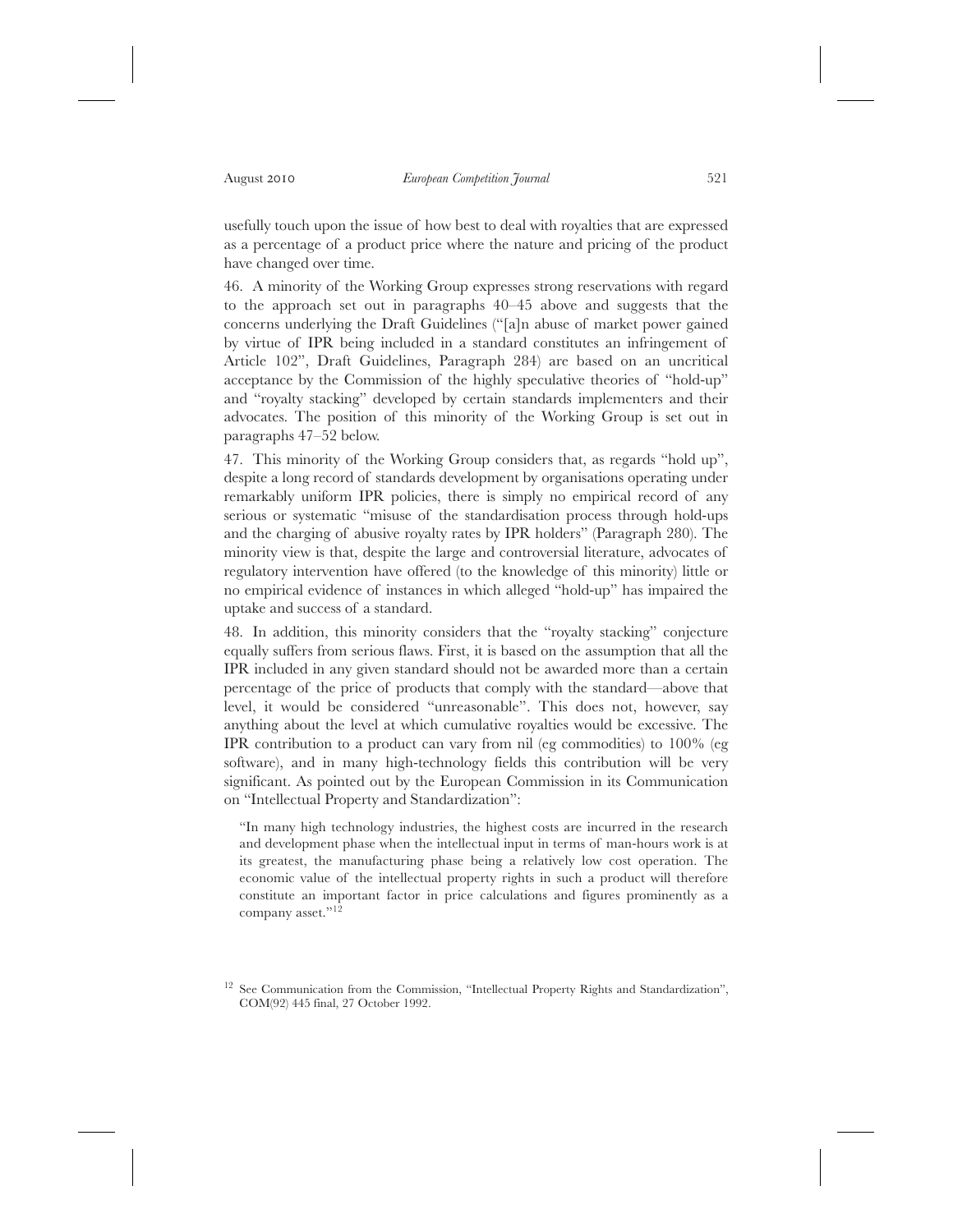49. It is the view of this minority of the Working Group that to make the case that any particular cumulative royalty level is "unreasonable" for any particular product would thus require at the very least an extensive empirical analysis of the relative costs of the different inputs comprising such product, including the cost of the R&D incurred to create the incorporated IPR, manufacturing costs, marketing costs, etc. Once such an analysis is conducted, "reasonable" returns could then be apportioned among all firms in the production chain. Only then could one be in a position to argue that a particular total royalty burden is "unreasonable". Those claiming that cumulative royalty rates for implementing a standard are too high should bear the burden of conducting such an analysis.

50. Secondly, this minority of the Working Group considers that the royalty stacking proposition requires conditions that will rarely be met in practice. The standard in question must involve many essential patents held by numerous distinct patent holders as otherwise the stack would be small and either inconsequential or relatively easy to negotiate out of. These conditions will be only present for complex, technology-heavy standards. Even in such cases, however, an additional condition must be present for the royalty-stacking scenario to be likely to occur, which is that some or all standard implementers must have no patents to trade with the essential patent owners from which they seek licenses. Unless this condition is met, cross-licensing between the parties will drastically reduce the risk of royalty-stacking. Indeed, in high-technology industries, most licensors are also licensees, and cross-licensing arrangements between them will be able to reduce any eventual royalty-stacking.

51. It is the position of this minority of the Working Group that cross-licensing between essential patent holders thus significantly dampens the risk of royalty-stacking since most standard implementers will either not pay any royalties or will only pay low royalties to each other. In fact, the only firms that may pay significant royalties are those that have no valuable IPR to trade (pure manufacturers) and are thus unable to conclude cross-licensing agreements. It is far from clear, however, that the fact these companies may have to pay significant cumulative royalty rate such firms is unreasonable. The patent portfolios developed by pure innovators or vertically integrated firms are the result of costly and risky research and development (R&D) efforts which need to be adequately rewarded.13 The fact that pure manufacturers who do not invest in R&D may in certain circumstances have to pay significant royalties to essential IP owners is, according to the views of this minority, merely a reflection of the Coasean "make-or-buy" decision faced by every firm once it has to consider whether to

<sup>&</sup>lt;sup>13</sup> Moreover, allowing firms to freely benefit from the investments of others would have several negative consequences. First, it would encourage inefficient entry. Secondly, the results of such R&D efforts would be expropriated to the benefit of those firms which would not have undertaken similar efforts (in this case the pure manufacturers). This would negatively impact incentives to invest in R&D.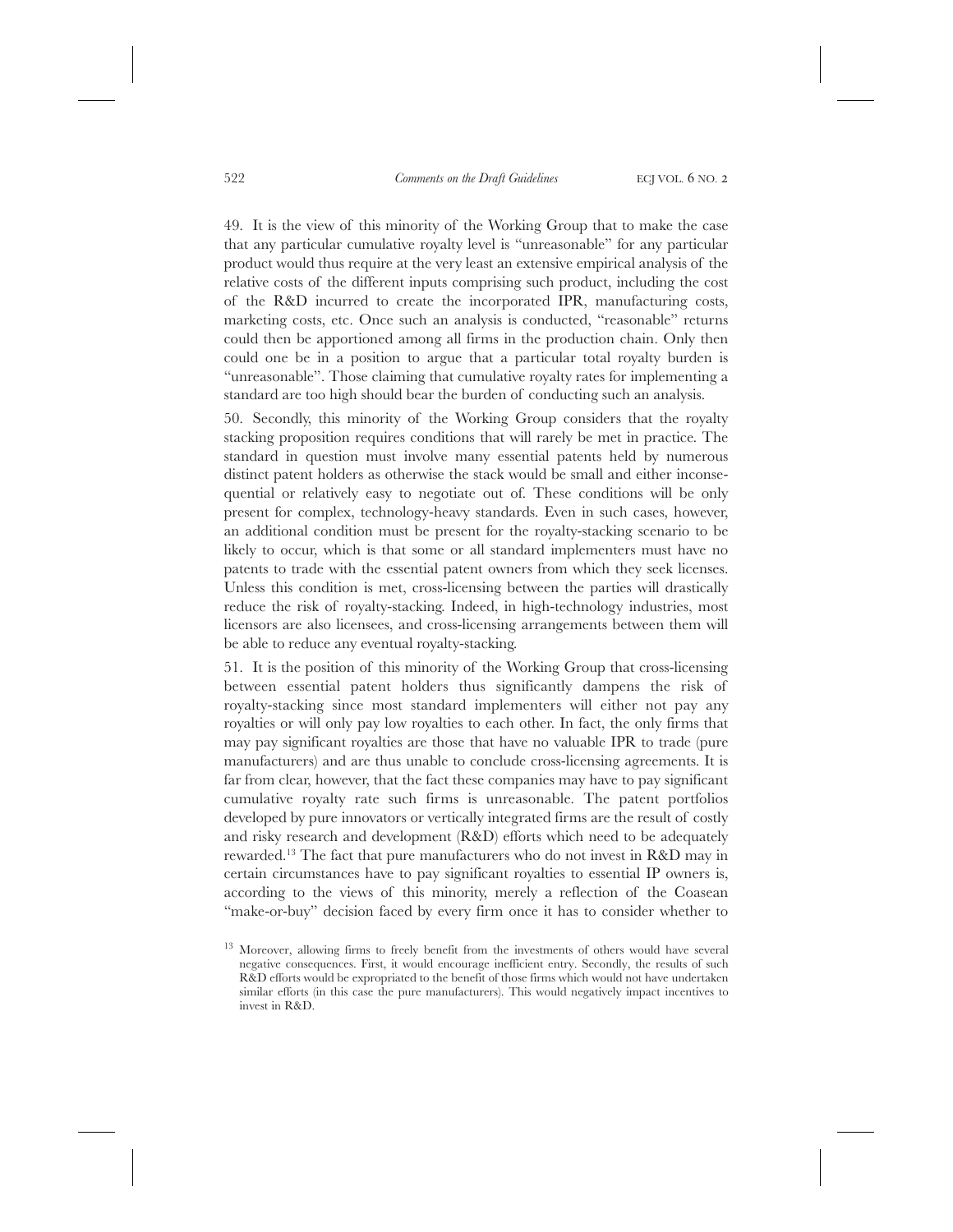produce a manufacturing input in-house (through vertical integration) or to acquire it in the open market. Should pure manufacturers decide that their interests are best served by lowering their royalty payments through cross-licensing of essential patents, they will have an incentive to engage in R&D to develop their own portfolio of essential patents.

52. In addition, this minority of the Working Group questions whether the requirement that SSOs adopt rules designed to curb such unilateral conduct can be properly addressed in the framework of guidelines designed to provide guidance on the assessment of standardisation agreements under Article 101, especially considering the lack of Commission decisional practice and case law on the subject. In this respect, the Draft Guidelines' reference to various "methods" that could be used to determine whether licensing fees "bear a reasonable relationship to the economic value of the patents" (Draft Guidelines at Paragraph 284) appear to the minority view entirely misplaced in the context of guidelines on horizontal agreements as such methods would only be of possible relevance in the context of Article 102 investigations. But for the fact that they deal with exploitative abuses, these issues would have been better addressed in the Commission's Guidance on its enforcement priorities with respect to Article 102 or in a comparable document.

53. A second minority of the Working Group considers that the Draft Guidelines must describe a legal solution under Article 101 that allows users of the standard to invest and go into production with greater confidence that they will not be injuncted if they are willing to pay a FRAND rate. No solution that fails to ensure this can be satisfactory for Guidelines applying Article 101. The essential elements of the solution are clear. In essence, if a standard agreement restricts competition, it can only be acceptable under Article 101 if licences of the essential patent should be available on FRAND terms. Thus, an owner of patents that it claims are technically essential for practising a standard, if it is bound by a commitment to license them on FRAND terms, should be allowed to enforce the patents in question against a creditworthy user only if it is offering a licence on FRAND terms. If it has already licensed the patents for the purpose of the standard, the obligation not to discriminate normally ensures that the terms of the subsequent licences should be clear. If the necessary licence is the first licence that the patent owner would give for the standard, the terms that would be FRAND may be less clear, and more controversial. They may ultimately need to be decided by a court. But the Commission Guidelines should make it clear that, under Article 101, the patent owner should not be able to seek an injunction against the user of the standard, provided that the user is creditworthy and willing to take a licence on FRAND terms of any patents that are valid and technically essential. As a consequence, a national court before which the patent owner seeks to enforce the patents should refuse an injunction if the creditworthy user is willing to take a licence on FRAND terms. No permanent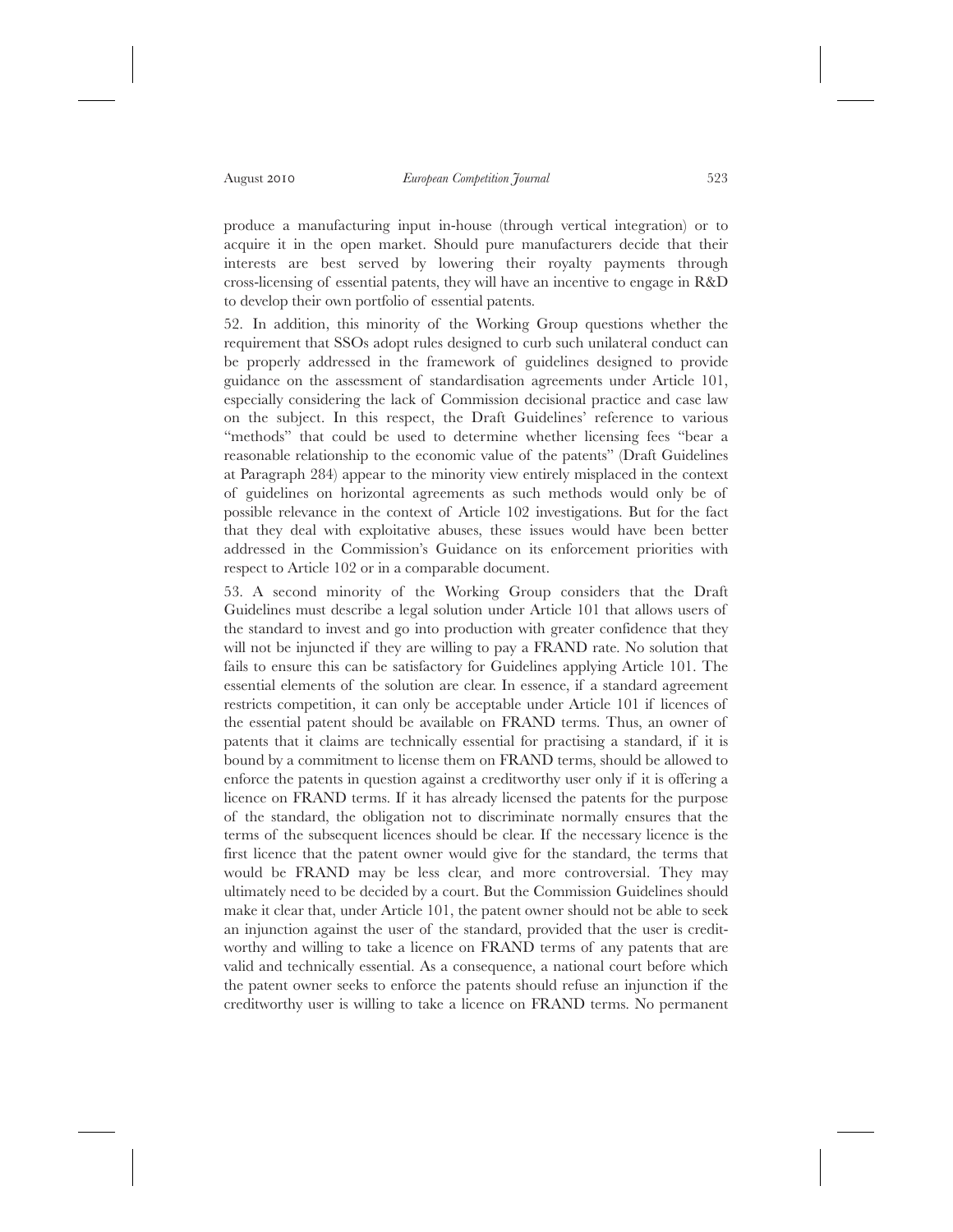injunction should be given until the court has determined, if necessary, that the patents are valid and essential, and that the terms offered are FRAND terms under Article 101 and the user has refused to accept those terms. The Guidelines should make it clear that national courts have a duty under Article 4(3) TFEU to "refrain from any measure which could jeopardize the attainment of the Union's objectives" and therefore an obligation under European Union law not to give an injunction where this would facilitate a violation of Community law. Moreover, the Guidelines should make it clear that, in such circumstances, the patent holder bears the burden of proof under Article 2 of Regulation 1/2003 that its licence terms are FRAND and meet the requirements set out under Article 101(3).

#### *5. Non-discriminatory Terms*

54. The Draft Guidelines at present effectively only consider the "fair and reasonable" test in FRAND and do not touch in any detail upon the "non-discriminatory" element of the FRAND test.

55. The Commission should consider giving more guidance as to the "non-discriminatory" element of the FRAND test. Indeed, focusing on the "AND" part of the test may help resolve some of the obvious difficulties involved in determining what is "fair and reasonable". For instance, the Commission could usefully indicate that the principle of non-discrimination does not require payments of equal amount, but may be satisfied by cross-licensing arrangements, whether royalty-free or of a lump sum nature. Of course, such rules should not encourage a pattern in which a core group of companies involved in developing a standard uses a web of royalty-free cross-licences that incentivises the mutual "packing" of the standard with would-be essential IP, which is then subsequently used individually or collectively to demand prohibitively high royalties from companies later wishing to implement the standard if those newcomers are viewed as a competitive threat.

### **C. Role of Article 102**

56. First, we note the prominent role of Article 102 analysis in the Draft Guidelines. Some Working Group members have questioned this and in particular whether it provides useful Article 101 guidance for more than a limited number of situations.

57. In this regard, to the extent the Draft Guidelines purport to address FRAND under Article 101, the Draft Guidelines should put less emphasis on the traditional non-IPR related definition of excessive pricing under Article 102 as expressed in the case law when defining "fair and reasonable" royalty rates. The appropriate royalty rate, based on what is "fair and reasonable", might be substantially less than the rate that would be considered unfair under Article 102(a), since the latter has only been applied to situations where a price is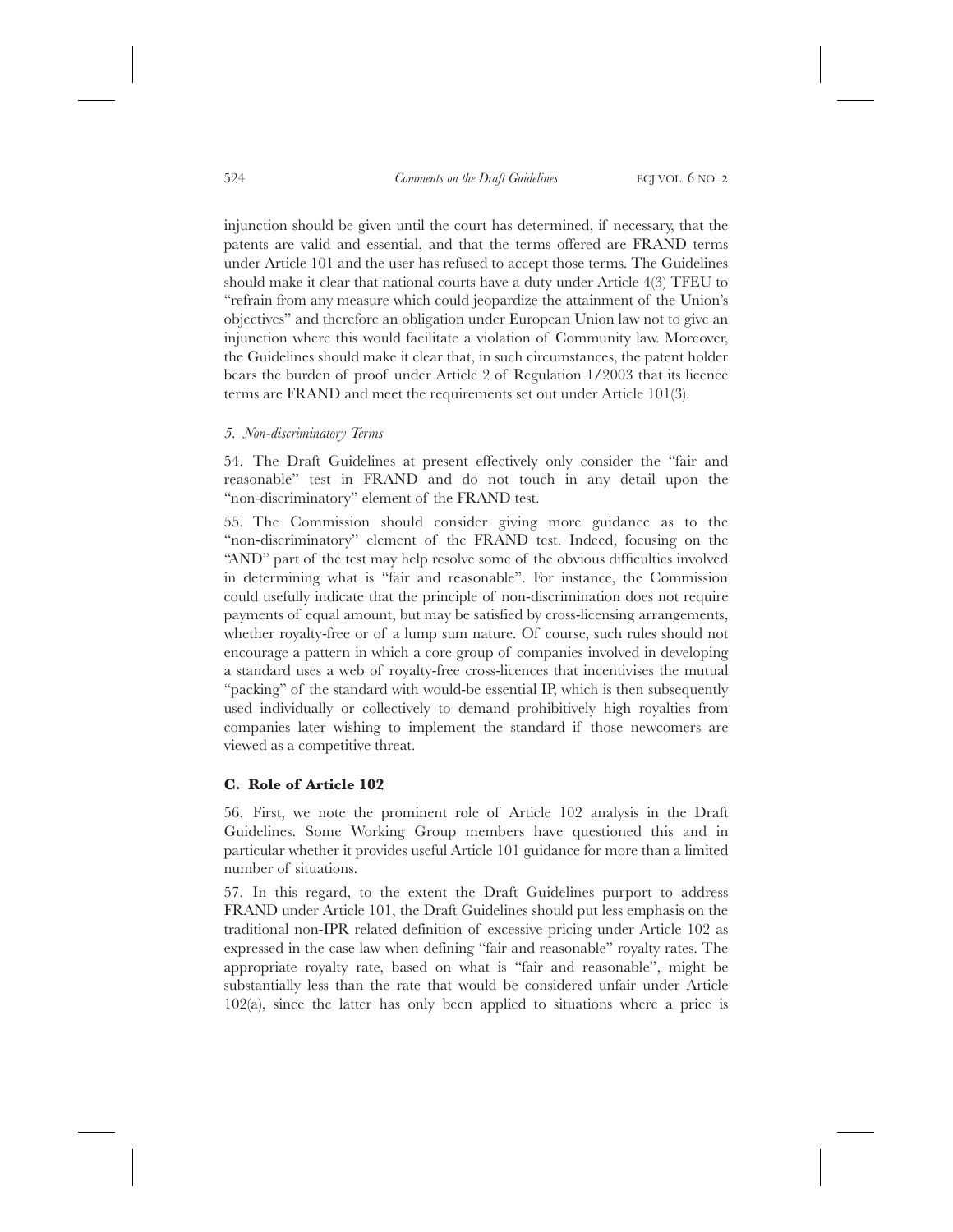appreciably excessive. While it is not clear which benchmarks should be applied in excessive pricing cases, in cases in which excessive prices have been found, the price was not merely above the relevant benchmark, but was significantly above it, ie it was sometimes many times over the respective benchmark. A minority of the Working Group have expressed strong reservations in this regard and consider that the test of "fair and reasonable" under Article 102 should meet at least the test of Article 102 for excessive pricing.

58. At present, the Draft Guidelines devote only two paragraphs (Paragraphs 284–85) to the assessment of whether a holder of standards-essential IPR abuses its market power gained by the standardisation process. This seems like an awkward compromise between two clear-cut solutions, namely (i) not saying anything at all about Article 102 in Guidelines devoted to Article 101 and (ii) giving meaningful guidance on what constitutes fair, reasonable and non-discriminatory licensing terms under Article 102.

59. Indeed, the concerns which standard setting gives rise to would appear not to be limited to instances where the behaviour would be caught by Article 102. Therefore, it is suggested that the Commission should avoid conflating the concept of "reasonable" fees within the terms of standard-setting under Article 101 with that of excessive pricing under Article 102.14

# **D. Environmental Standards**

60. The omission of any specific statements on environmental standards is problematic. Adherence to such standards is often mandatory, especially in some Member States that encourage self-regulation by the industry, often with the implicit or explicit threat of imposing even stricter standards through legislation. Yet the Draft Guidelines suggest that any mandatory standard would be viewed as a restriction by object. Thus, there is a real need for guidance that the Draft Guidelines currently do not address.

### **III. COMMENTS ON R&D BLOCK EXEMPTION**

# **A. Introduction**

61. The system of the R&D Block Exemption is unchanged in that certain requirements must be met before undertakings can benefit from the safe harbour provided by the Block Exemption. These conditions are set out in Article 3 of the Draft R&D Block Exemption and relate to access to the results of joint R&D and the freedom of the parties to exploit the joint R&D results.

<sup>14</sup> See, in particular, Paras 280 and 284 of the Draft Guidelines.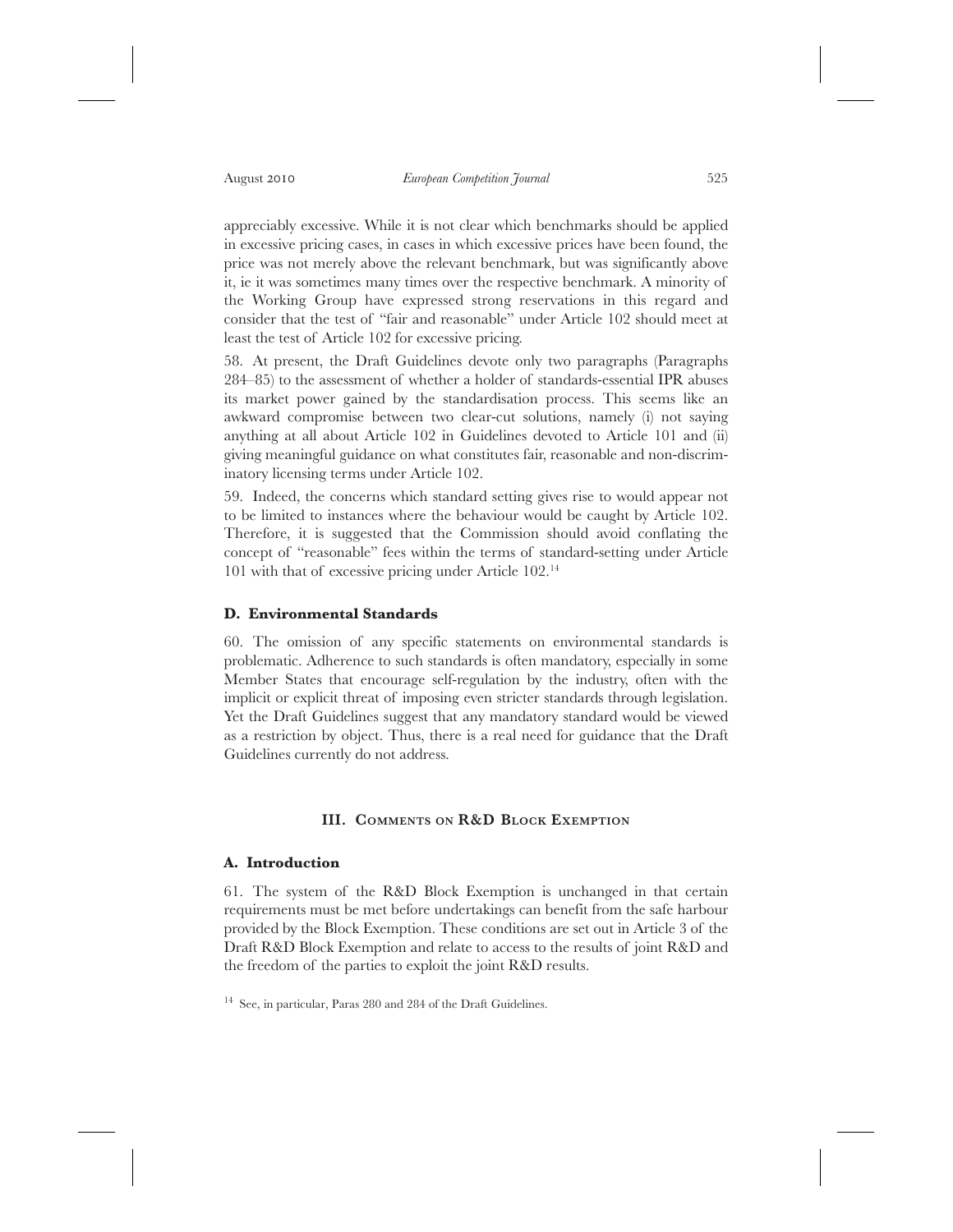62. Our comments will refer to terminology often used in industry to describe pre-existing information and IP rights of a party participating in a joint R&D project ("Background") and the results of an R&D project including IP rights ("Foreground").

63. The Draft R&D Block Exemption tightens the conditions set out in Article 3 in several ways. As set out in more detail below, we are concerned that these new, stricter requirements may discourage some useful R&D projects. We suggest that the need to tighten the current requirements be reconsidered and explained in more detail. We also note that the new requirements result in a regime that is stricter than the rules applying to the European Commission's Seventh Framework Programme (FP7). We suggest the R&D Block Exemption and Horizontal Guidelines should not deviate from the FP7 rules without evidence that the FP7 rules have caused or are likely to cause competitive or consumer harm.

#### **B. New Requirements**

64. Paragraph 2 of Article 3 of the Draft R&D Block Exemption provides that the parties must agree that prior to starting the research and development, "all the parties will disclose all their existing and pending intellectual property rights in as far as they are relevant for the exploitation of the results by the other parties". This requirement to disclose all Background IP is new.

65. Paragraph 3 of Article 3 of the Draft R&D Block Exemption provides that all parties must have "equal access" to the results of the joint R&D for the purposes of further research or exploitation (with the exception of research institutes, academic bodies or undertakings which supply R&D as a commercial services). The current Block Exemption only provides that all the parties must have "access to the results". The new rules would therefore turn "access" into "equal access".

66. Paragraph 4 of Article 3 provides that for agreements limited to the R&D stage, each party "must be granted access to any pre-existing know-how of the other parties, if this know-how is indispensible for the purposes of the exploitation of the results". The Block Exemption itself does not circumscribe the right to access. Recital 13 indicates that the party holding the know-how can request a reasonable fee before granting access<sup>15</sup> but that possibility is not repeated in Article 3 itself.

<sup>&</sup>lt;sup>15</sup> Recital 13 provides: "The rates of any license fee charged must not be so high as to effectively impede access to the know-how by other parties".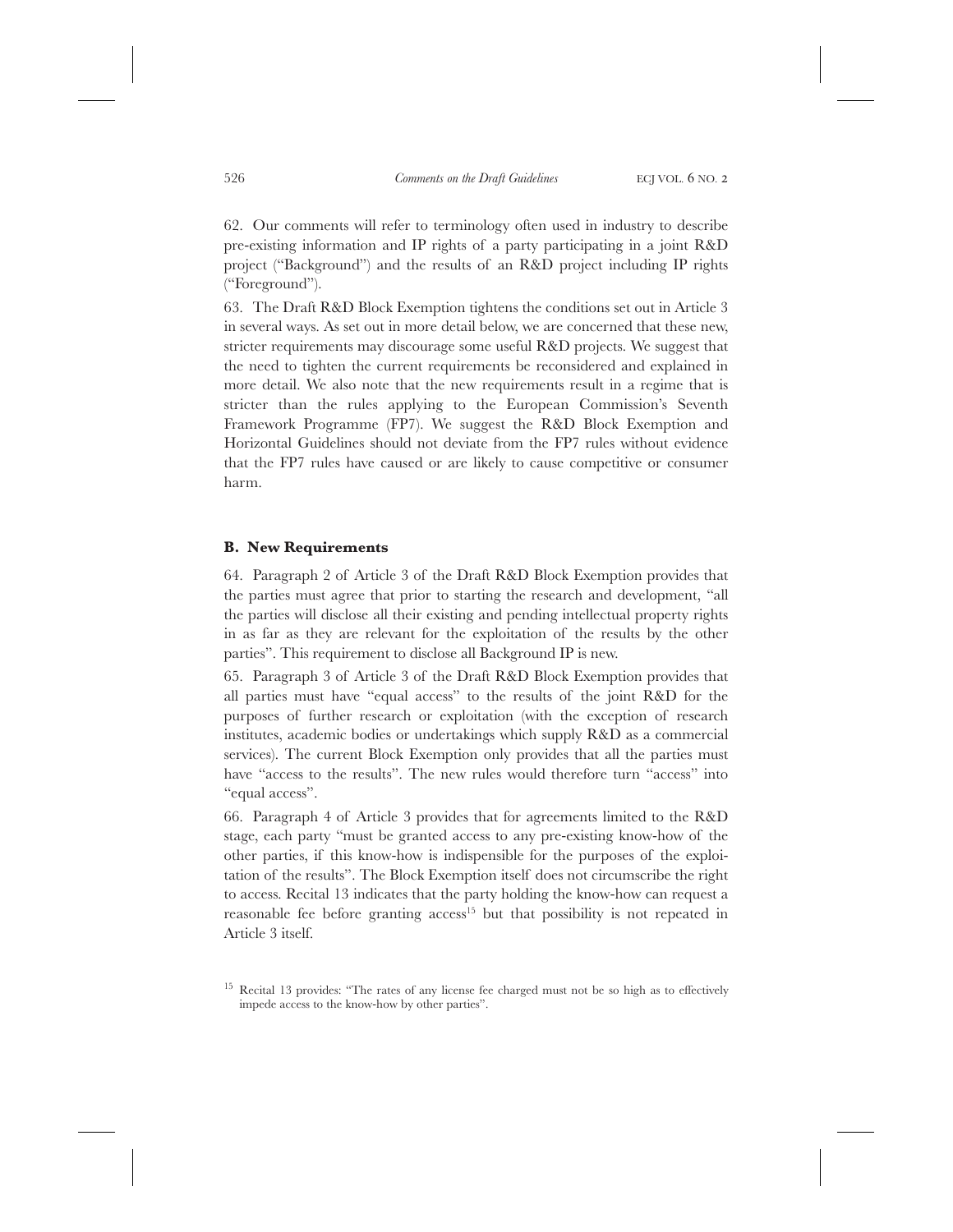67. The current Block Exemption is more liberal and merely provides that each party must be free to exploit Foreground and pre-existing know-how (ie a party's own Background).

68. The current Block Exemption allows the parties to allocate rights to exploitation which are "limited to one or more technical fields of exploitation where the parties are not competing undertakings at the time the research and development agreement is entered into". This possibility of allocating fields of use is now excluded altogether from the safe harbour provided by the Block Exemption.

# **C. Rationale for Stricter Rules?**

69. From these changes, and from Recitals 11–13, it appears that the Commission is aiming at a new regime for R&D projects which provides for more IP disclosure, more access to Background and more competition concerning exploitation of Foreground. However, it is not clear either from the Recitals or the Draft Guidelines what problem the Commission is trying to solve. We note that none of the examples contained in the Draft Guidelines deals with competitive or consumer harm that has been raised or could be raised by the current rules.

70. With regard to disclosure, it appears from the section on Standardisation that the Commission is generally keen on companies disclosing their IP rights. In the context of standardisation, this appears to be motivated by standard-specific concerns such as "patent ambush". However, it is not clear when and why such concerns would arise for R&D projects. Would it not make sense to start from the assumption that parties entering into a joint R&D project would request appropriate levels of disclosure as a condition for participation (see paragraphs 73 *et seq* on FP7 below)? It is not clear to us why market forces would not result in sufficient disclosure already. Further explanation of the motives for this new requirement and/or examples of cases where competitive or consumer harm could be expected would be welcome. We also note that the disclosure requirement may be difficult to comply with in practice. As the Draft Guidelines note at Paragraphs 139–40, the competition law assessment must be made when the R&D agreement is signed. At that time it is difficult, if not impossible, to determine what IP may be relevant to the—unknown—outcome of the joint R&D project.

71. With regard to access, it is not clear why companies would generally need to gain access to Background of other parties merely because that would be necessary to exploit all or part of the Foreground. Taken together with the new requirement of "equal access" to Foreground and the deletion of the possibility to award fields of use between non-competitors, the new access requirement would seem to entail that a company entering into a joint R&D project gives up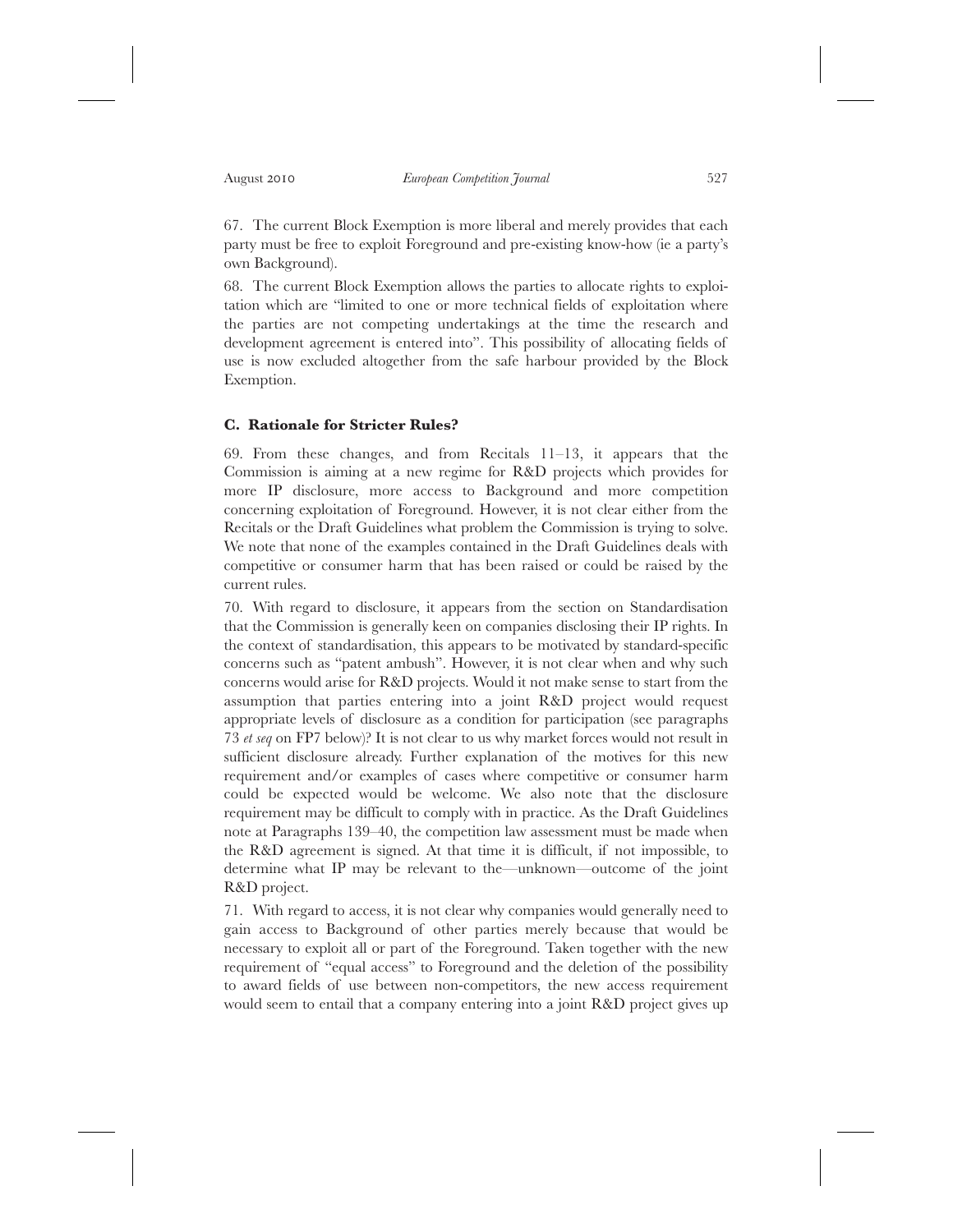competitive advantages it may have enjoyed prior to the project due to extensive know-how in particular fields of use. It is true that the Block Exemption appears to allow reasonable fees to be charged for disclosure of Background.16 However, we are concerned that increased access requirements could discourage participation R&D projects which might have benefited consumers.

72. For the same reasons, it is unclear why parties need to be given "equal" access to the results. It may well be that one party brings more to the table than other parties and may wish to have a larger share of the results. In view of the above, further explanation why access needs to be "equal" would be welcome.

### **D. Compatibility with FP7**

73. Our reservations with regard to the proposed new regime may be illustrated by comparing them to the European Commission's Framework Programme, which is now in its seventh instalment (the Seventh Framework Programme, or FP7).17 In the context of FP7, the European Commission awards significant sums of money to encourage European R&D projects. Before granting funds, the European Commission reviews the agreements concluded between consortium partners.

74. The rules setting out how to deal with IP rights and know-how in FP7 projects are set out in the FP7 Model Grant Agreement and in particular Annex II.18 The Commission has also published a "Guide to Intellectual Property Rights for FP7" (hereinafter FP7 Guide) ,which further explains the FP7 rules on IP.19

75. The FP7 Guide does not contain a general obligation of prior disclosure of know-how/IP rights. Parties participating in an FP7 project must, however, disclose what Background they are willing to grant access to. This can be done by means of either a "positive list" (Background available for access by consortium partners) or a "negative list" (Background not available for access by consortium partners). In practice, companies participating in FP7 projects go through these lists carefully and then consider whether they are willing to participate.

76. The FP7 rules do not provide for universal rights to access other companies' Background either. Parties can request access to another Party's Background on a case-by-case basis, but only for the purpose of (i) carrying out the project or (ii) using Foreground to the extent they have rights to use such Foreground.<sup>20</sup> Article

 $^{16}$  Recital 13 of the Draft R&D Block Exemption.  $^{17}$  See http://cordis.europa.eu/fp7/home\_en.html (accessed on 7 July 2010). 18 See ftp://ftp.cordis.europa.eu/pub/fp7/docs/fp7-ga-annex2-v5\_en.pdf (accessed on 7 July 2010).<br>
<sup>19</sup> See ftp://ftp.cordis.europa.eu/pub/fp7/docs/ipr\_en.pdf (accessed on 7 July 2010).<br>
<sup>20</sup> See Para 8.1 of the FP7 Guide: "It should be noted that under the EC grant agreement access to

another participant's foreground or background is only to be granted if the requesting participant needs that access in order to carry out the project or to use its own foreground."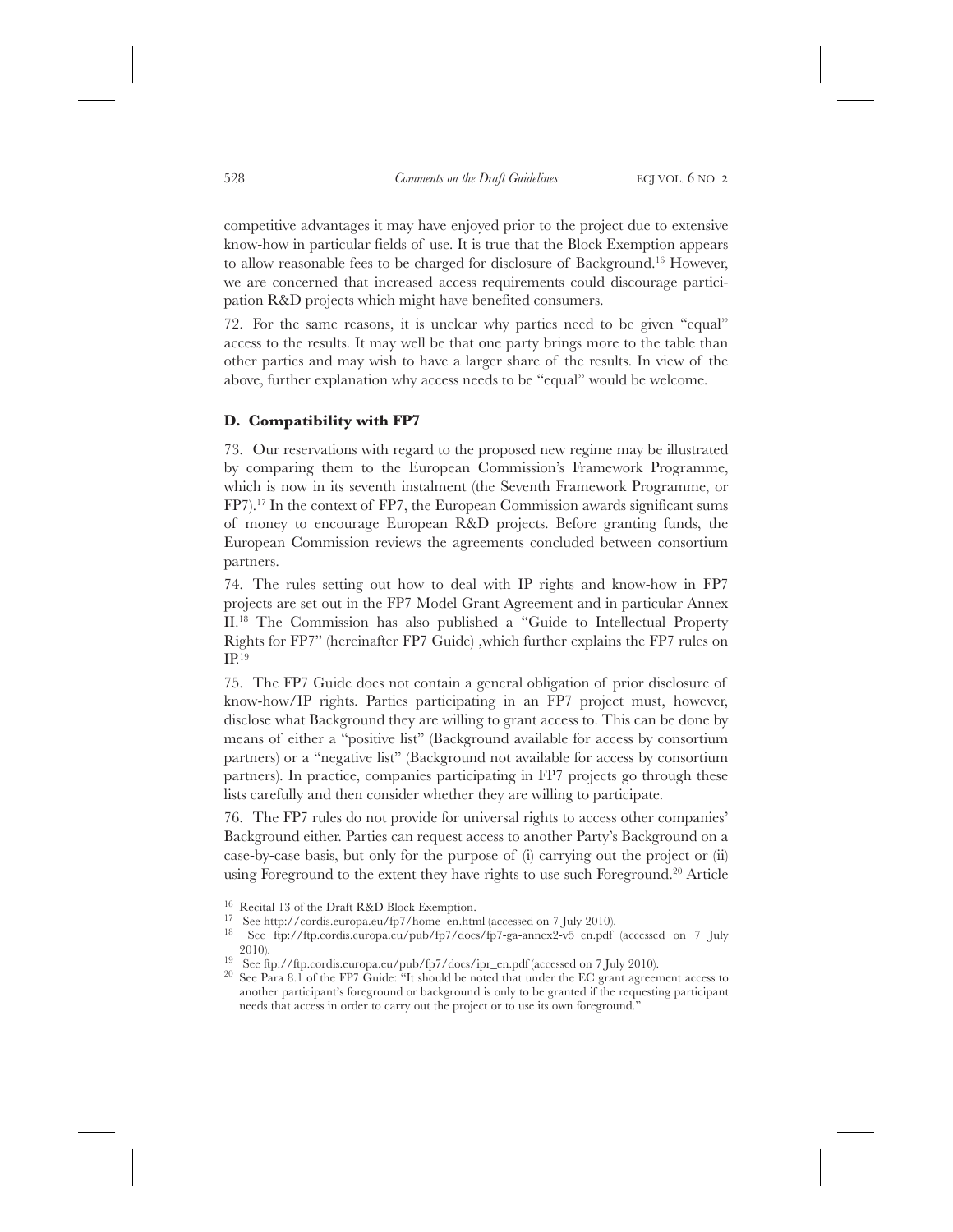II.34 of the Model Grant Agreement correctly notes that the grant of access rights is subject to the condition that the holder of these rights "is entitled to grant them".21

77. The FP7 Guide also permits allocation of rights to use Foreground and Background ("exclusive licences for specific foreground or background may be granted subject to written confirmation by all the other beneficiaries that they waive their access rights thereto" (see Model Grant Agreement, paragraph II.32.7)). The FP7 Guide recommends a specific competition law analysis only for "advanced IPR strategies" such as patent pools, setting up specific legal entities for exploiting IP rights and clustering expertise to minimise knowledge management/technology transfer or product development cost.<sup>22</sup> The proposed R&D Block Exemption does not appear to provide the same freedom.

78. One may conclude that the regime set out in the Draft R&D Block Exemption is significantly stricter than the FP7 regime. It is not clear why this is necessary or appropriate. We suggest it would be useful to consider whether the new R&D Block Exemption and Horizontal Guidelines can be brought into line with FP7 rules.

# **IV. ANNEX 1: ECLF HORIZONTAL AGREEMENTS WORKING GROUP**

Submitted on behalf of the ECLF by the Horizontal Agreements Working Group:

John Boyce, Slaughter and May Vincent Brophy, Jones Day Christopher Cook, Cleary Gottlieb Steen & Hamilton Karen Dyekjær, LETT Damien Geradin, Howrey Marcus Glader, Vinge Marc Hansen, Latham & Watkins Paul McGeown, Hunton & Williams Maarten Meulenbelt, Howrey Bernd Meyring, Linklaters Mark Powell, White & Case Trevor Soames, Howrey Sven Völcker, WilmerHale Paul Walter, Slaughter and May Antoine Winckler, Cleary Gottlieb Steen & Hamilton

<sup>21</sup> See also the FP7 Guide, para 8.10, page 28.<br><sup>22</sup> FP7 Guide, para 18, page 39.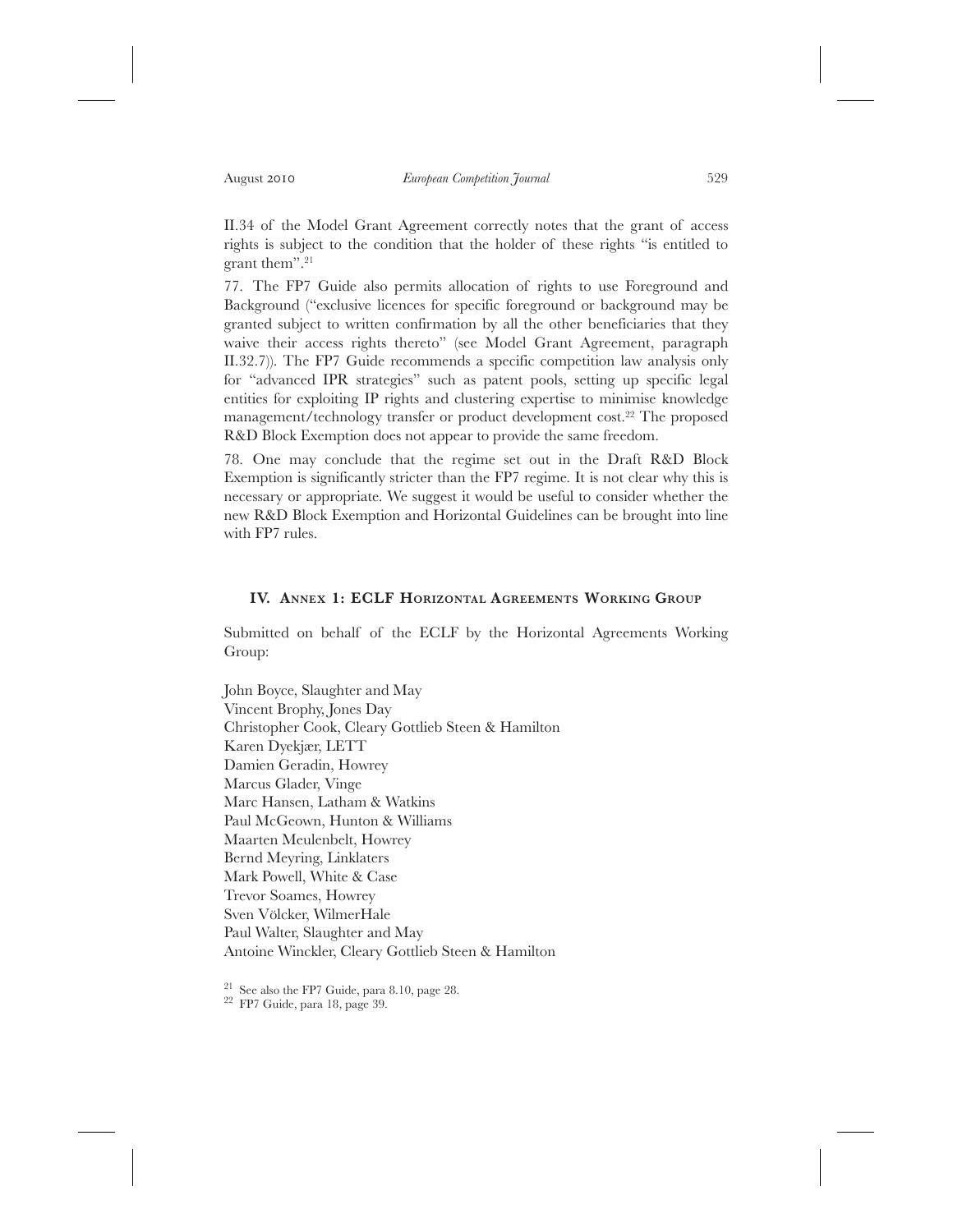# **V. ANNEX 2: LAW FIRMS REPRESENTED BY THE ECLF**

The ECLF aims to be the principal interface between specialist competition lawyers and the European Commission's Directorate General for Competition. It provides a forum through which members may express views on a range of policy and practice issues. Its current active membership includes competition specialists from the following firms:

| Allen & Overy                      | Morrison & Foerster               |
|------------------------------------|-----------------------------------|
| Arnold & Porter                    | Nauta Dutilh                      |
| Baker & McKenzie                   | Norton Rose                       |
| Bonelli Erede Pappalardo           | O'Melveny & Myers LLP             |
| <b>Bredin Prat</b>                 | Olswang                           |
| Cleary Gottlieb Steen & Hamilton   | Orrick                            |
| Clifford Chance                    | Panagopoulos Vainanidis Schina    |
| De Brauw Blackstone Westbroek      | PLMJ                              |
| <b>DLA</b> Piper                   | Procopé & Hornborg                |
| Freshfields Bruckhaus Deringer     | Raidla Lejins & Norcous           |
| Garrigues                          | Reed Smith                        |
| Gianni, Origoni, Grippo & Partners | Roschier                          |
| Gibson, Dunn & Crutcher            | SJ Berwin                         |
| Gide Lovrette Nouel                | Schuette-Law                      |
| Gleiss Lutz                        | Schulte Riesenkampff              |
| Hengeler Mueller                   | Shearman & Sterling               |
| Herbert Smith                      | <b>Sidley Austin</b>              |
| Homburger                          | Simmons & Simmons                 |
| Howrey                             | Skadden Arps Slate Meagher & Flom |
| Hunton & Williams                  | Slaughter and May                 |
| Janezic & Jarkovic                 | Squire, Sanders & Dempsey         |
| Jeantet Associes                   | Stibbe                            |
| Jones Day                          | Sullivan & Cromwell               |
| Kemmler Rapp Böhlke                | Advokatfirmaet Thommessen AS      |
| Latham & Watkins                   | <b>Thompson Hine</b>              |
| Lett Advokatfirma                  | Uria Menendez                     |
| Linklaters                         | Van Bael & Bellis                 |
| <b>LMR</b>                         | Vieira de Almeida                 |
| Lovells                            | Vinge                             |
| Mannheimer Swartling               | Wardynski and Partners            |
| McCann FitzGerald                  | White & Case                      |
| McDermott Will & Emery             | Willkie Farr & Gallagher          |
| Monckton Chambers                  | WilmerHale                        |
|                                    |                                   |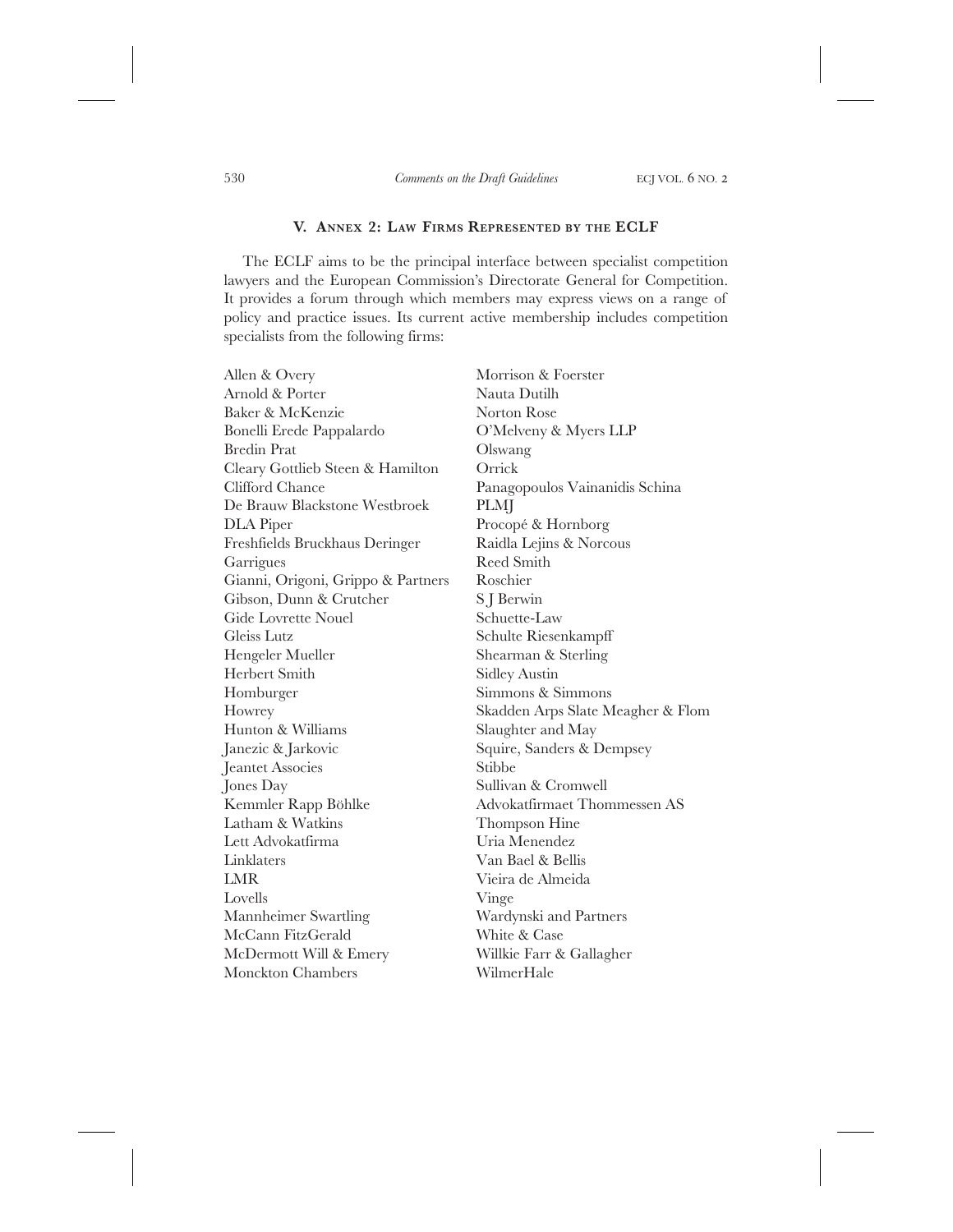# **VI. ANNEX 3: APPLICATION OF ARTICLE 101 TO JOINT VENTURES**

### **1. The Concept of an "Undertaking"**

1. Article 101 is only applicable to restrictive agreements if they are between two or more independent "undertakings"; accordingly, agreements between entities which form part of the same undertaking are not caught by the Article 101(1) prohibition. The concept of undertaking is not affected by the identity of the corporate entities involved; rather, it focuses on the economic scope and autonomy of the businesses concerned. This means that a corporate group comprising a number of different legal entities (which may or may not have legal personality and/or limited liability) can be treated as one undertaking for EU competition law purposes.23

2. Determining whether two entities are part of the same or distinct undertakings is relevant to the application of the EU competition rules to various different situations, such as: (i) when applying Article 101 to a horizontal or vertical agreement between related or affiliated companies; (ii) when considering whether the anticompetitive conduct of a subsidiary can be imputed to a parent company (eg in the context of fines for cartel activity or abuse of dominance); (iii) when evaluating whether a change in ownership or control of an entity results in a "concentration" between distinct undertakings (subject to notification under the EU Merger Regulation) or merely an intra-group reorganization; and (iv) when considering whether the turnover or market shares of associated companies are relevant for the purpose of calculating applicable regulatory thresholds (eg under a block exemption regulation or the Merger Regulation). It may be in the interest of a particular company to argue that it is part of the same undertaking as its subsidiary or a sister company in some situations (eg that its intra-group agreements do not need to be assessed for compliance with Article 101) but to argue otherwise in other situations (eg that the parent company should not be fined for cartel activity engaged in by a

<sup>23</sup> See, eg J Faull and A Nikpay, *The EC Law of Competition* (New York, Oxford University Press, 2nd edn, 2007), para 3.87:

<sup>&</sup>quot;two or more legally separate entities may be treated as a single undertaking under the competition rules if their relationship justifies regarding them as a single economic unit. In this case agreements between them, even legally enforceable ones, will usually be regarded as an internal allocation of functions within a corporate group rather than an agreement between independent undertakings capable of falling with the prohibition of Article [101(1)]. This means that Article [101] will not apply to arrangements between them, however anticompetitive they may seem to be. However, it also means that parent companies, including those based outside the [EU], can be held liable under Article [101] for the behaviour of their subsidiaries operating within the EU, since the undertaking as a whole is active there."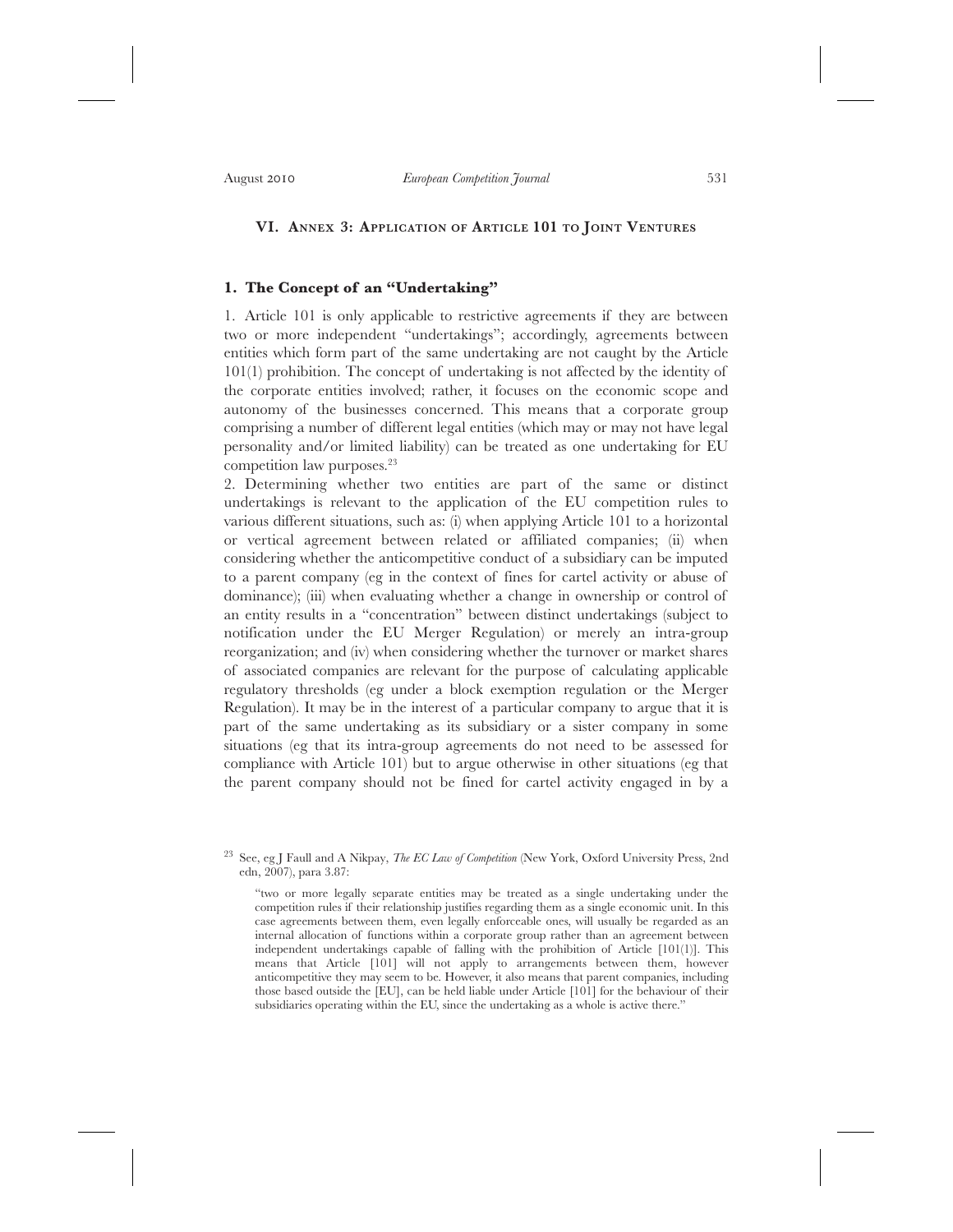subsidiary). However, this concept of "undertaking" must be applied consistently and without distinction between these different situations.<sup>24</sup>

3. Paragraph 11 of the Draft Guidelines briefly addresses this concept of "undertaking" under EU competition law in the context of two fundamentally different scenarios—parent–subsidiary relationships and joint venture relationships. It does so as follows:

(a) Parent–subsidiary (and other intra-group) relationships: the first part of Paragraph 11 observes that:

Companies that form part of the same "undertaking" within the meaning of Article 101(1) are not considered to be competitors by these guidelines. Article 101 only applies to agreements between independent undertakings. When one company (the "parent company") exercises decisive influence over another company (the "subsidiary") they form a single economic entity and, hence, are part of the same undertaking.6 The same is true for sister companies, ie subsidiaries over which decisive influence is exercised by the same parent company. They are consequently not considered to be competitors even if they are both active on the same relevant product and geographic markets.

6 See, eg Case C-73/95, *Viho*, [1996] ECR I-5457, paragraph 51. The exercise of decisive influence by the parent over the conduct of a subsidiary can be presumed in case of wholly owned subsidiaries; see, eg Case 107/82, *AEG*, [1983] ECR-3151, paragraph 50; Case C-286/98 P, *Stora*, [2000] ECR-I 9925, paragraph 29; or Case C-97/08 P, *Akzo*, [2009] ECR I not yet reported, paragraphs 60 et seqq. Where there are several parent companies, the exercise of decisive influence by them can be presumed where they control all the shares in the joint venture, and where, on the basis of factual evidence, they have joint management power; see Case T-314/01, *Avebe*, ECR II-3085, paragraphs 138 and 139.

(b) Joint venture relationships: Paragraph 11 then goes on to assert that:

As a joint venture forms part of one undertaking with each of the parent companies that jointly exercise decisive influence and effective control over it<sup>7</sup>, Article 101 does not apply to agreements between the parents and such a joint venture, provided the creation of the joint venture did not infringe EU competition law. Article 101 could, however, apply to agreements between the parents outside the scope of the joint

<sup>24</sup> See P Roth and V Rose (eds), *Bellamy & Child "European Community Law of Competition"* (New York, Oxford University Press, 6th edn, 2008), para 2.003:

<sup>&</sup>quot;The word 'undertaking' is not defined in the [Treaty on the Functioning of the European Union]. In the context of competition law, it appears in Articles [101 and 102] and is of fundamental importance under the Merger Regulation, and it should receive a consistent interpretation."

See also para 2.017. Faull and Nikpay, *ibid*, observes (at para 3.89) that: "Determining whether related firms are independent can, in practice, be difficult. The Commission's decisions under the EC Merger Regulation, and its Notice on the concept of concentration, provide perhaps the best guidance on this issue."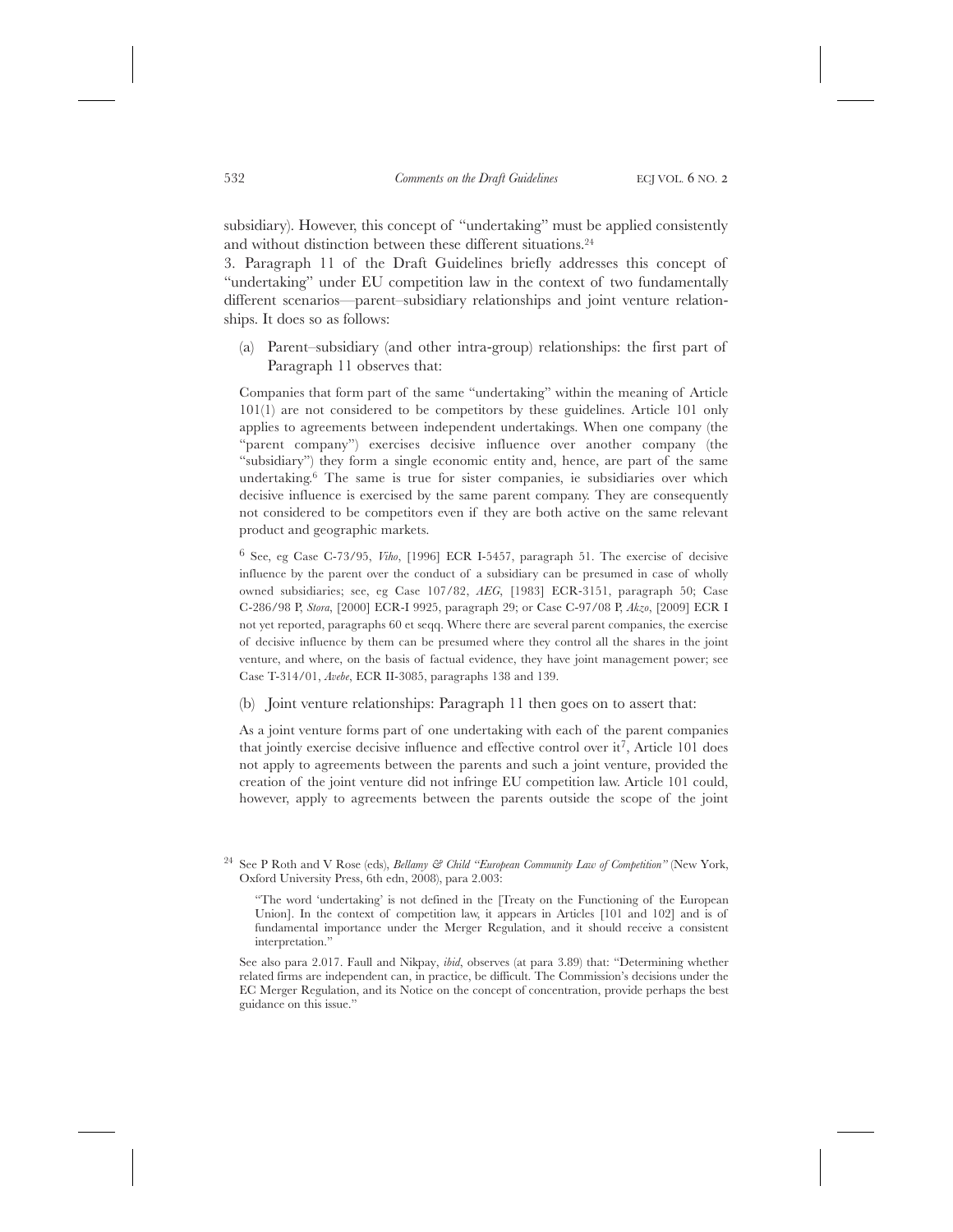venture and with regard to the agreement between the parents to create the joint venture.

7 See Case T-314/01, *Avebe*, cited in note 6 above, paragraphs 138 and 139. Regarding the notion of control, see Commission Consolidated Jurisdictional Notice, cited in note 2 above, paragraphs 11–82.

### **2. Parent–Subsidiary Relationships**

4. We broadly agree with the Commission's observations reproduced at paragraph 3(a) above on parent–subsidiary relationships. Case law under Article 101 recognises that a subsidiary is to be treated as part of the same undertaking as its parent (eg to find that agreements between them fall outside the scope of Article 101, or to find a parent company liable for the competition law infringements of its subsidiary) if it is established that the subsidiary does not act autonomously. This can be done, for example, by demonstrating that the parent company actually exercised decisive influence over the subsidiary at the relevant time.<sup>25</sup> Although the level of influence necessary to trigger liability has been a matter of dispute in many cases (particularly those involving the imposition of fines), a number of factors have been identified as indicators of a lack of autonomy in such parent–subsidiary scenarios.26

5. Further clarity is provided by the ECJ judgment in *Akzo Nobel* upholding the General Court's conclusion that the Commission could address the decision (imposing fines) to the parent company because the subsidiary and parent constituted a single economic undertaking.27

- <sup>25</sup> Case 107/82 *AEG v Commission* [1983] ECR 3151, para 50. <sup>26</sup> Indeed, as recognised at footnote 6 to para 11 of the Draft Guidelines, there is a rebuttable presumption that a parent company exercises "decisive influence" over the conduct of its wholly owned subsidiaries (subject to its de iure control). However, in exceptional circumstances it may be possible to rebut this presumption. For example, a property company (A), with a wholly owned subsidiary (X) whose only asset comprises a hotel (X) in a European city, enters into a management contract with a hotel chain (B) which agrees to operate hotel X. B already owns another hotel  $(Y)$  in the same city. Under the arrangements, A still retains ownership of  $X$  but B acquires "sole control" (or "decisive influence") over X; this is in line with the analysis in Case M.126 Accor/Wagons-Lits (Commission Decision of 28 April 1992, para G). In these circumstances, if X and Y coordinate their prices that should not be an infringement of Article 101 as they are both part of the same "undertaking" (ultimately controlled by B). However, if X coordinates its prices with another hotel (Z) owned by another hotel management company (C), that agreement may infringe Article 101—for which B and C could be held liable. But A (even though X remains its wholly owned subsidiary) should be able to rely on the management contract
- with B to rebut the presumption that it is liable as the 100% owner of X. <sup>27</sup> Case C-97/08 P *Akzo Nobel v Commission*, upholding Case T-112/05 *Akzo Nobel NV and others v Commission* (paras 57–66), where the General Court found: {DISP} "the concept of undertaking within the meaning of Article [101] includes economic entities which consist of a unitary organisation of personal, tangible and intangible elements, which pursue a specific economic aim on a long-term basis and can contribute to the commission of an infringement of the kind referred to in that provision . . . It is therefore not because of a relationship between the parent company and its subsidiary in instigating the infringement or, a fortiori, because the parent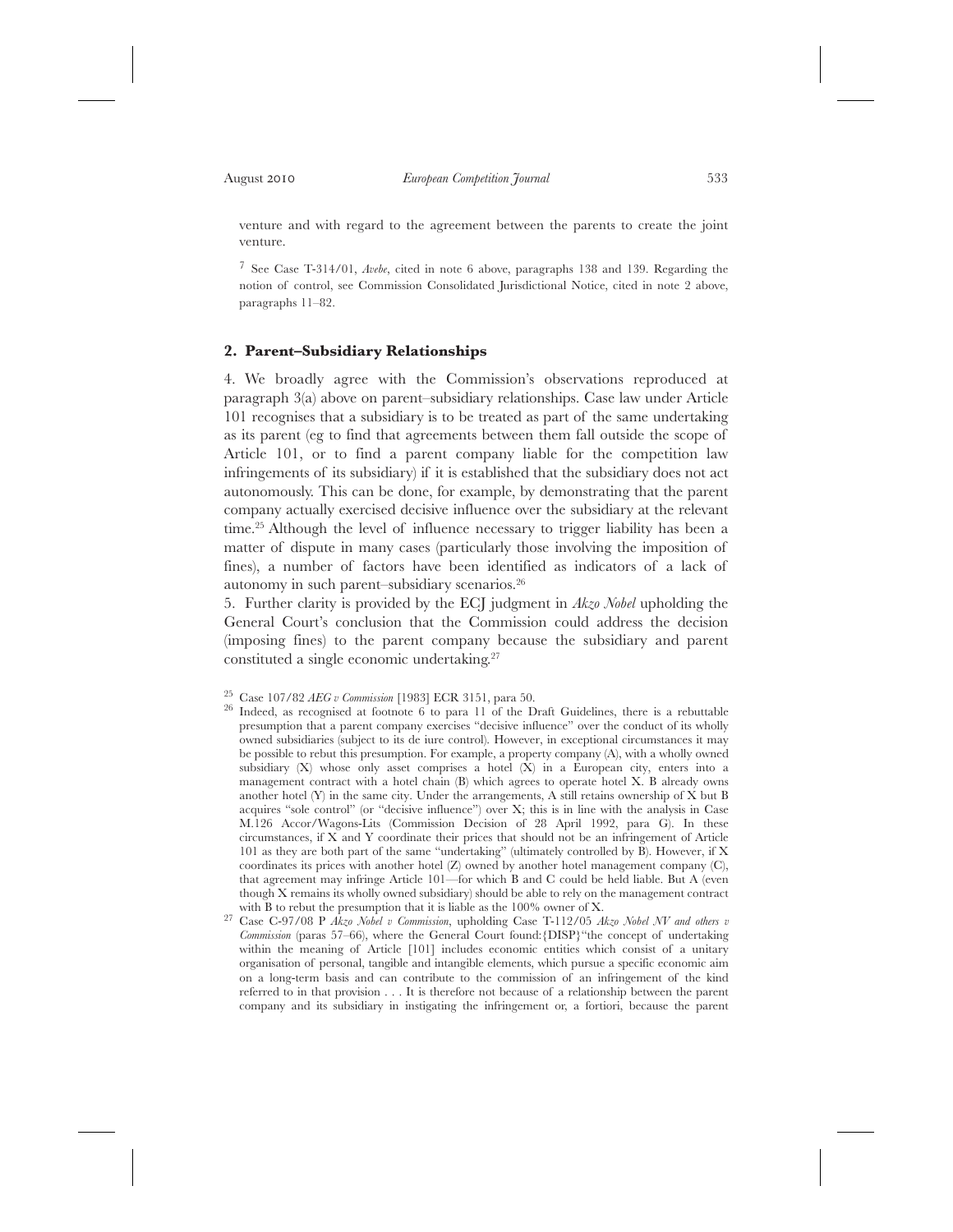### **3. Different Joint Venture Relationships**

6. In contrast, we do not agree with the Draft Guidelines' wording reproduced at paragraph 3(b) above, proposing to extend parent–subsidiary principles to joint venture situations. This wording is controversial, lacks support from European Court case-law, and risks increasing confusion in an area where inconsistencies in Commission analysis in different cases already give rise to legal uncertainty. We therefore urge the Commission either to delete this wording or to replace it with more constructive guidance addressing the issues considered below.

7. The confusion arises in part because the Draft Guidelines refer to the somewhat ambiguous concept of a "joint venture" (JV). This concept is used by businesses to describe a range of different situations.28 For EU competition law purposes, however, it is important to distinguish two fundamentally different types of JV:

- (a) Structural joint ventures: ie where two or more independent undertakings establish a separate undertaking that is to be treated as distinct from its parent or shareholder undertakings. It is possible to distinguish various categories of such JV undertakings:29
	- . *Concentrative full-function JV undertakings*: It has long been recognised that the establishment of a "full-function" JV undertaking, performing on a lasting basis all the functions of an autonomous economic entity, falls outside Article 101.30 Prior to the implementation of the Merger Regulation in 1990, the establishment of a JV undertaking was generally not subject to review by the Commission (although in exceptional cases such operations might raise issues under Article 102, or possibly Article 101 if there would be ongoing coordinative effects between undertakings which remained independent competitors). With the implementation of the Merger Regulation, however, their

company is involved in the infringement, but because they constitute a single undertaking in the sense described above that the Commission is able to address the decision imposing fines to the parent company of a group of companies."

<sup>28</sup> See Roth and Rose, *supra* n 24, para 7.002:

"The term 'joint venture' ('JV'), as used by industry, resists clear definition . . . Terms such as joint venture, strategic alliance and cooperative arrangement are loosely applied to commercial arrangements between two or more parties with a wide variety of objectives and economic effects. However, in the context of the [EU] competition rules, the Commission has applied the term 'joint venture' only to an undertaking that is (i) a separate business entity, and (ii) jointly

- 
- <sup>29</sup> See Roth and Rose, *supra* n 24, para 7.004 *et seq.*  $\frac{30}{100}$  The current wording at para 11 of the Draft Guidelines seems to contradict this by asserting that "Article 101 could, however, apply . . . with regard to the agreement between the parents to create the joint venture". Para 11 does not distinguish between the various different categories of structural and behavioural "joint ventures" considered above.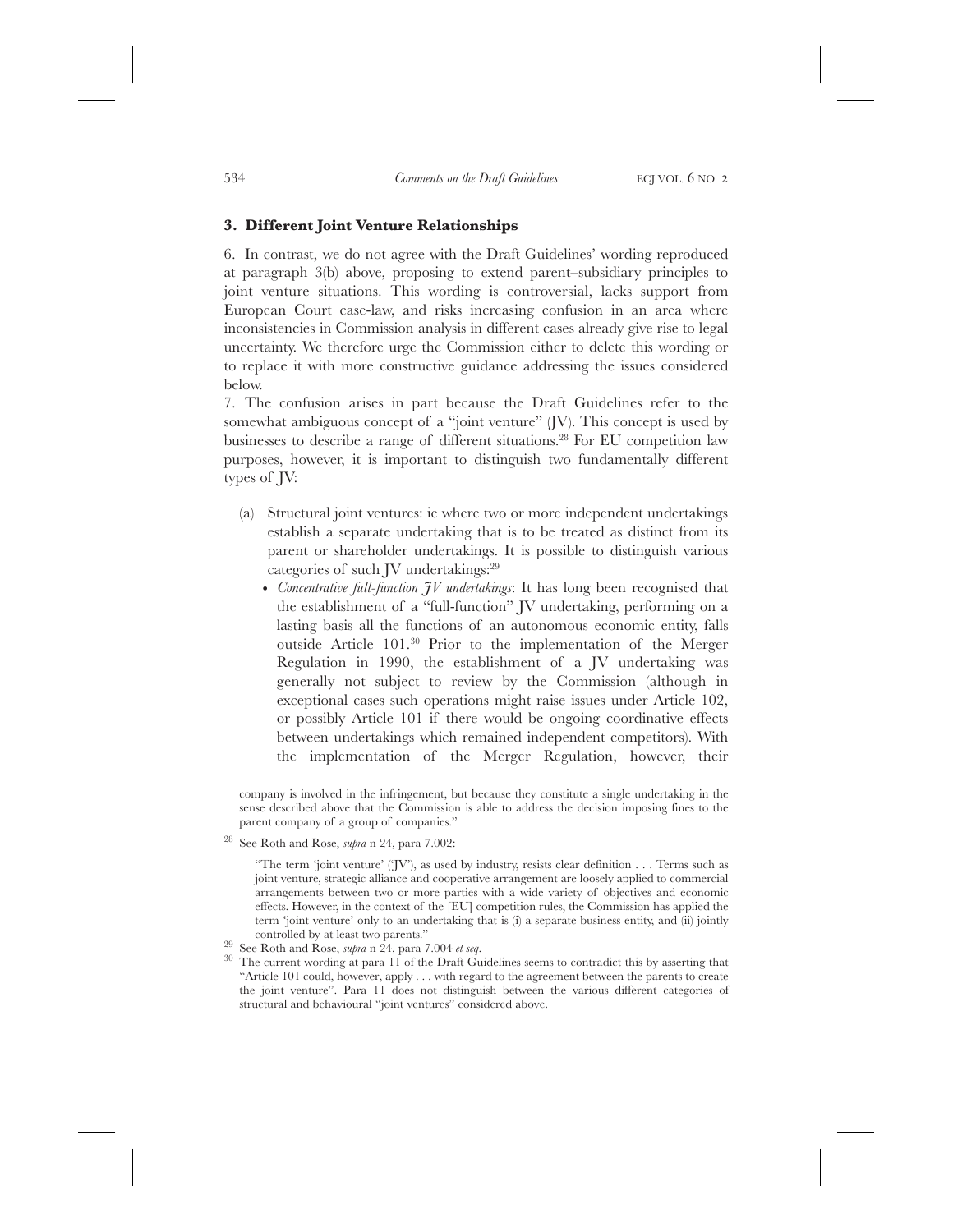establishment became subject to review by the Commission, provided that (i) they did not have as their object or effect the coordination of the competitive behaviour of the parent undertakings as between themselves or as between them and the JV undertaking (so-called "cooperative joint ventures"), and (ii) the undertakings concerned met the relevant turnover thresholds. Agreements between the JV undertaking and its parents may, however, be subject to assessment or review under Article 101 to the extent that they are not ancillary to (ie directly related and necessary to the implementation of) the concentration;<sup>31</sup>

- . *Cooperative full-function JV undertakings*: the establishment of cooperative (or coordinative) JVs continued to be subject to review under Article 101, rather than the Merger Regulation, up until 1998, when an amendment to the Merger Regulation came into force. This largely removed the distinction between concentrative and cooperative JVs, extending the Merger Regulation regime to all "full-function" IV undertakings where the relevant turnover thresholds are met. However, the coordinative aspects of such transactions are separately assessed (under Article 2(4) of the Merger Regulation) for compatibility with Article 101;
- . *Partial-function JV undertakings*: a structural JV undertaking may be "partial-function" if it assumes only some but not all of its parent undertakings' functions (eg an undertaking focused only on joint R&D, joint production or joint sales—with the parents each retaining responsibility for other functions) such that it does not operate as an autonomous economic entity. Such JV undertakings are not subject to review under the Merger Regulation, but may be assessed or reviewed for compatibility with Article 101. Prior to May 2004 (and the implementation of Regulation 1/2003), such structural JVs could benefit from a fast-track notification process.
- (b) Behavioural JVs: ie non-structural JVs or collaborative arrangements where two or more independent undertakings cooperate with one another without creating a separately identifiable new "undertaking". To reduce the scope for confusion, in the rest of this paper we do not use the label "joint venture" to describe such forms of horizontal and/or vertical cooperation. Such cooperation may be relatively loose or informal, or it may involve more extensive alliance-type arrangements. It may or may not include the establishment of legal entities (with or without legal personality) jointly owned by the parties and used as vehicles for certain functions within the cooperation. In the absence of the establishment of a

<sup>&</sup>lt;sup>31</sup> See Commission Notice on Restrictions Directly Related and Necessary to Concentrations, [2005] OJ C56/24.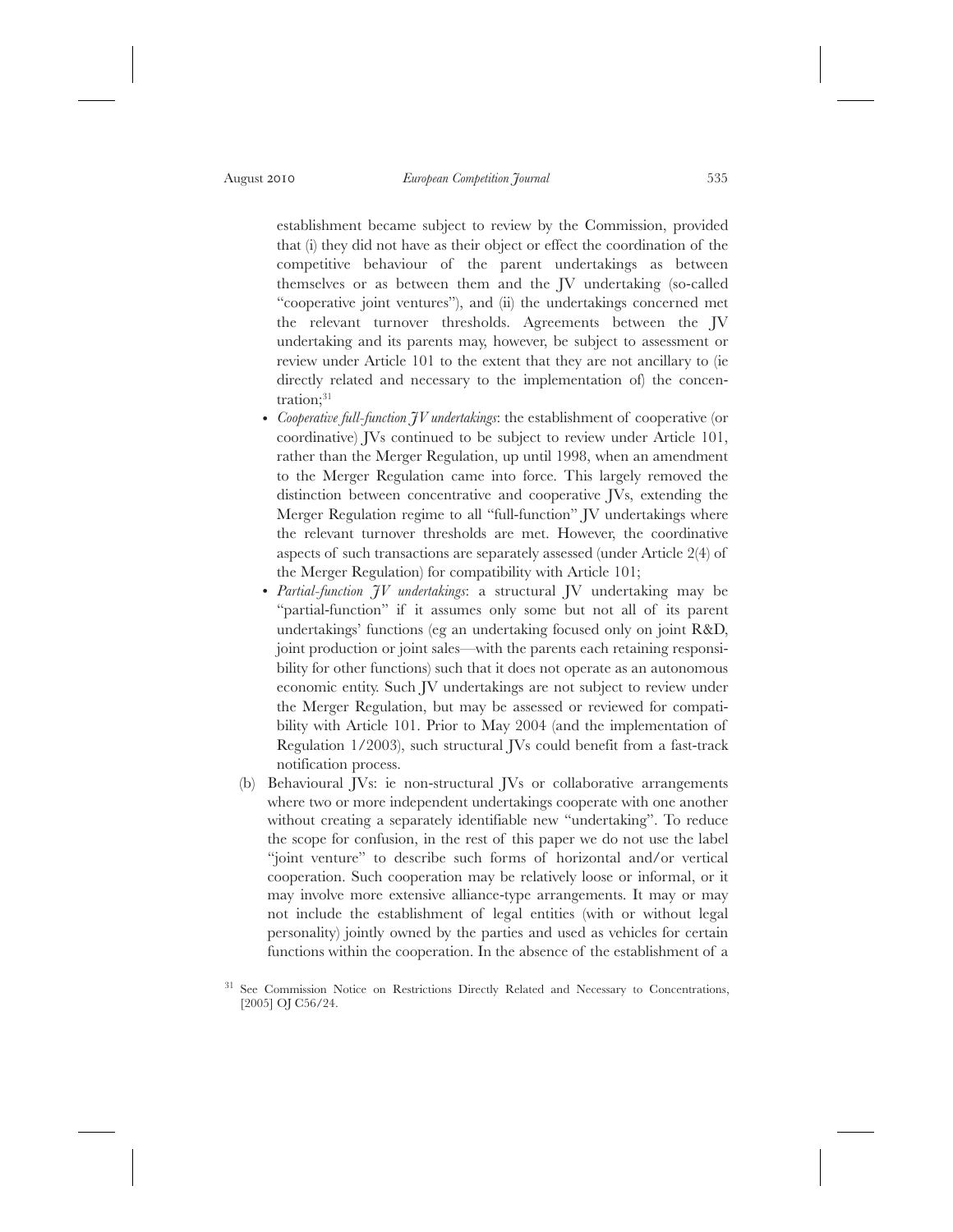separate jointly controlled undertaking, however, the establishment of such a cooperation will be subject to assessment or review under Article 101.32 If a third party were to enter into an agreement or understanding with a legal entity operating as a vehicle for such horizontal cooperation, for EU purposes one should "look through" the entity (ie not treat it as an "undertaking") and treat the agreement as being with the parent undertakings.

8. All of the categories of structural JV considered at paragraph 7(a) above (whether full- or partial-function) involve the establishment of a JV undertaking subject to the "joint control" of two (or more) parent undertakings—ie a distinct undertaking from each of its parents.<sup>33</sup> Such JV undertakings generally involve one or more clearly identifiable jointly controlled legal entities, although this is not essential for a finding that there is a distinct undertaking. Where a cooperation is found to involve such a distinct JV undertaking (rather than some less structural JV or collaboration of the type considered at paragraph 7(b) above), this has precisely the same consequences as any other finding that there is a distinct undertaking for EU competition law purposes. Accordingly, any agreements between the JV undertaking and one or other (or both) of its parent undertakings may be subject to review under Article 101, just like any other agreement between undertakings. In many cases, it should be relatively straightforward to conclude that the arrangements either (i) do not appreciably restrict competition or (ii) satisfy the Article 101(3) exemption criteria. That said, Paragraph 11 of the Draft Guidelines suggests that there should never be a need for such an Article 101 assessment (at least where the establishment of the JV undertaking was compatible with the merger control rules and/or Article 101) because such agreements should always fall outside Article 101 as the parties should be treated as a single undertaking.

### **4. Joint v Sole Control**

9. Any JV undertaking of the structural type considered at paragraph 7(a) above—performing on a lasting basis all the functions of an autonomous economic entity—will be subject to the "joint control" (ie joint decisive influence) of two or more other undertakings. The Commission generally recognises that: "Joint control exists where two or more undertakings or persons

<sup>&</sup>lt;sup>32</sup> See, eg the Commission's pending reviews of various transatlantic airline alliances: Case 37.984 SkyTeam, Case 39.595 Continental/United/Lufthansa/Air Canada and Case 39.596 BA/AA/IB.

<sup>&</sup>lt;sup>33</sup> If, under any of the scenarios considered at para 7(a) above, it were found that one parent (A) could exercise "decisive influence" over the so-called "joint venture" (C) on its own (ie "sole control", with the other parent (B) being more akin to a minority shareholder or passive investor in C), then C and A should be viewed as part of one and the same economic undertaking (just as in a parent–subsidiary relationship), with B as a distinct undertaking. If that were the case, C would not be a "JV undertaking" for EU competition law purposes.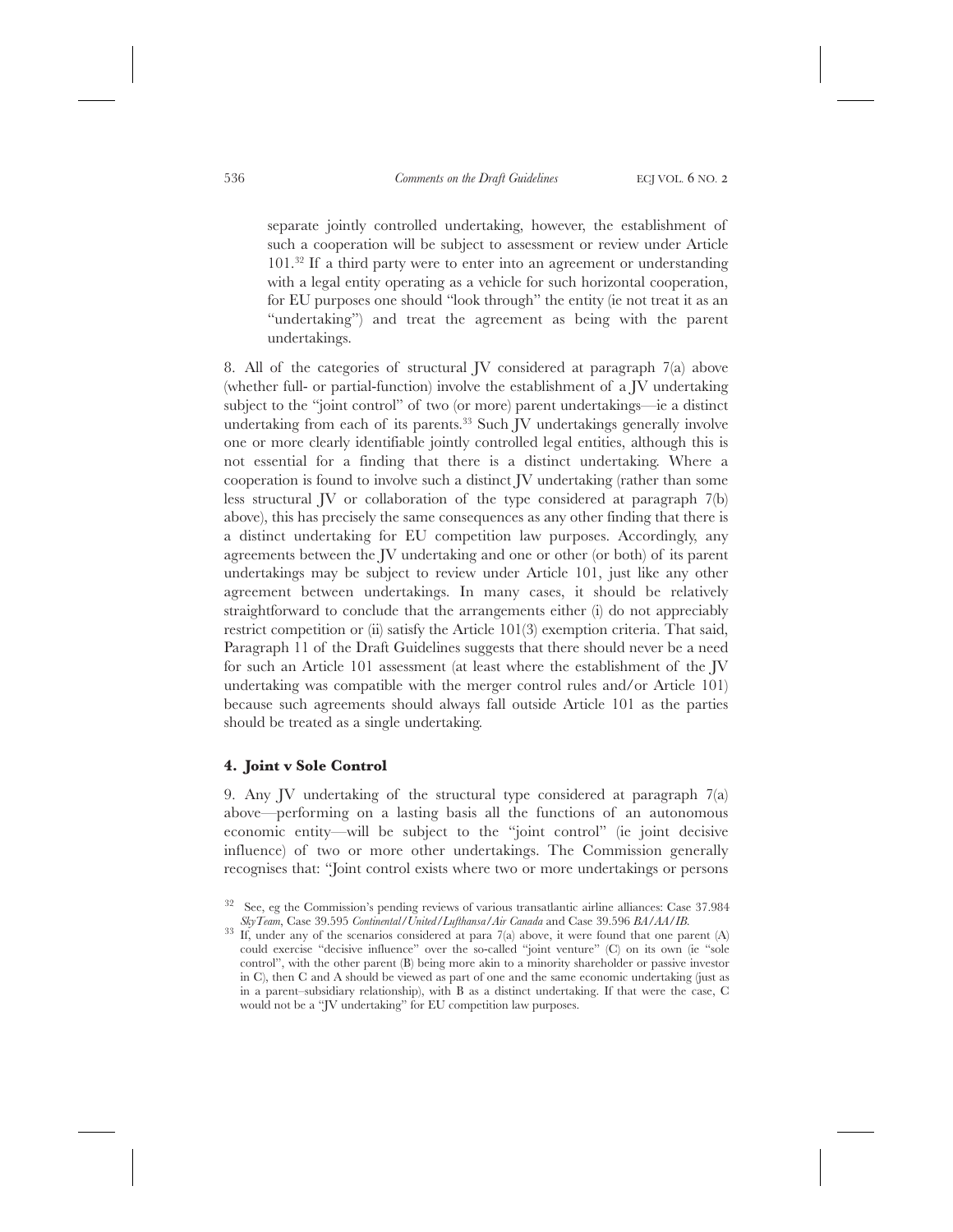have the possibility of exercising decisive influence over another undertaking".<sup>34</sup> This "joint control" that the shareholders or parents of a JV undertaking can exercise is fundamentally different from the "sole control" (or decisive influence) that a parent company can exercise over its subsidiary. Joint control is not sufficient to treat the JV as being part of one and the same undertaking as one or more of its parents.

10. Likewise, the existence of "joint control" over a JV undertaking by two or more shareholder undertakings is not sufficient to establish the actual exercise of decisive influence of the type needed to attribute "parental liability" to one or more of the JV undertaking's shareholders (as part of one single undertaking). There may be factual circumstances in which one or more of the shareholder undertakings is directly party to an agreement caught by Article 101 to which the JV undertaking is also party—in which case that shareholder may infringe Article 101 in its own right (not merely because it is a shareholder or parent). However, for the attribution of "parental liability" (of the type in a normal parent–subsidiary relationship), the companies involved must be part of the same economic entity such that they constitute a single undertaking for EU competition law purposes.

# **5. The Parent–Subsidiary Single Undertaking Presumption is not Relevant to JV Undertakings**

11. In *Avebe* the General Court made clear that "when a parent company holds 100% of the shares in a subsidiary which has been found guilty of unlawful conduct, there is a rebuttable presumption that the parent company actually exerted a decisive influence over its subsidiary's conduct" and can therefore be held liable for such conduct.<sup>35</sup> It is, however, only in "the specific case of a parent company holding 100% of the capital of a subsidiary" that this presumption applies.36 The various cases in which this presumption (ie a rebuttable presumption where the burden of proof is reversed) has been accepted by the European Courts have involved parental liability for the actions of a 100% owned subsidiary; this is on the basis that the parent and wholly owned subsidiary constitute a single undertaking for EU competition law purposes. This principle of parental liability could be extended to other single undertaking

<sup>34</sup> Commission's Consolidated Jurisdictional Notice under the Merger Regulation, para 62. This goes on to observe that:

<sup>&</sup>quot;Unlike sole control, which confers upon a specific shareholder the power to determine the strategic decisions in an undertaking, joint control is characterized by the possibility of a deadlock situation resulting from the power of two or more parent companies to reject proposed strategic decisions. It follows, therefore, that these shareholders must reach a common understanding in determining the commercial policy of the joint venture and that they are

required to cooperate." <sup>35</sup> Case T-314/01 *Avebe v Commission* [2006] ECR-II 3085, para 136. <sup>36</sup> *Akzo Nobel NV and others v Commission*, *supra* n 27, para 60.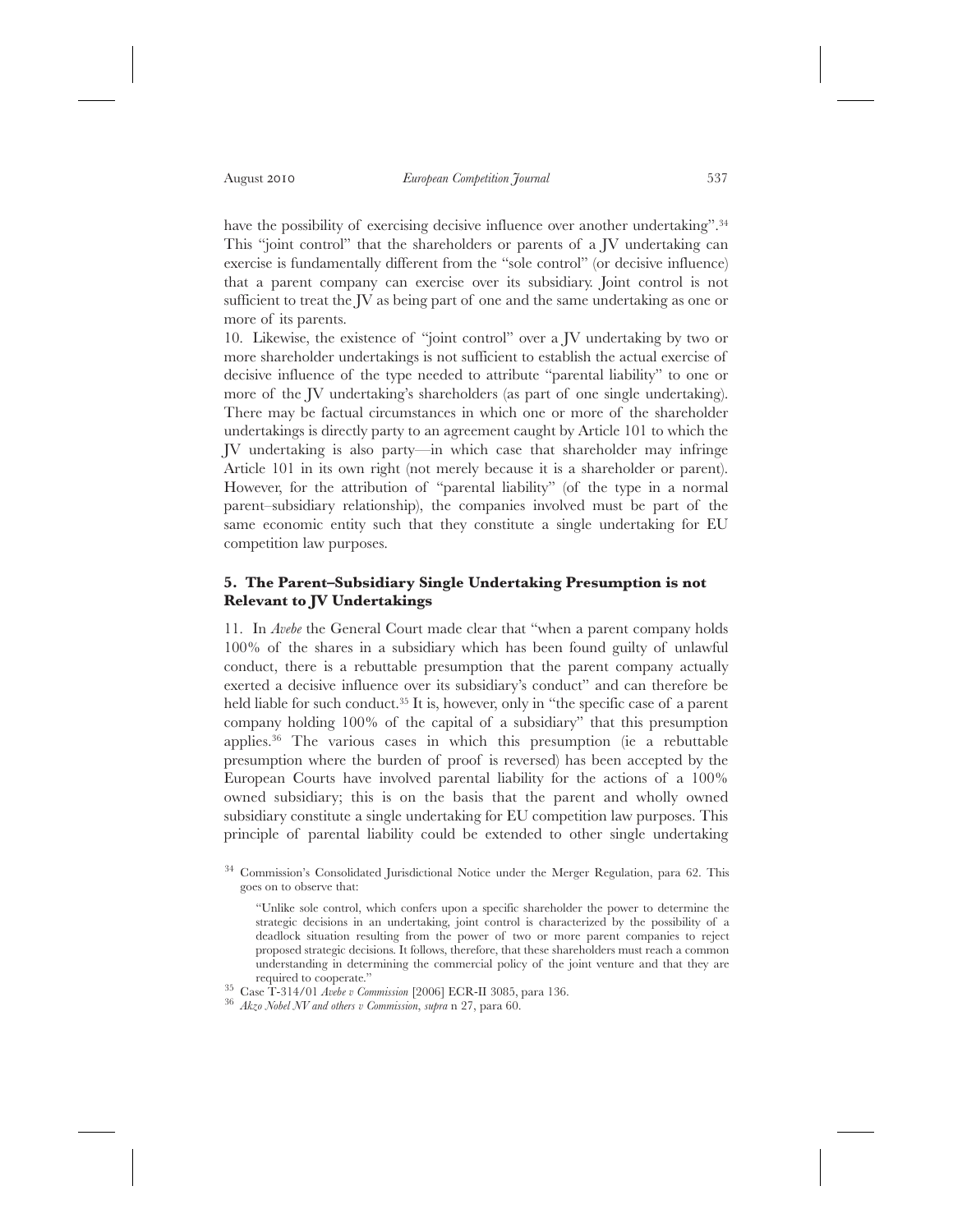scenarios where it is clear that one shareholder or parent holds de iure sole control of its subsidiary (eg a majority stake of less than 100%, but more than 50%) or where it enjoys de facto sole control.37

12. That said, there is no credible basis for extending this single undertaking concept (and the related principle of parental liability) to a JV undertaking which, by definition, does not form part of the same economic undertaking as either of its parents. In contrast to the normal parent–subsidiary relationship, no one shareholder has de iure or de facto sole control of the JV undertaking; the fact that together the shareholders have "joint control" (for the purposes of the Merger Regulation) should not of itself give rise to Article 101 liability for any of them with regard to the conduct of the distinct JV undertaking. In such situations, three (or more) separate economic undertakings exist: the two (or more) parent undertakings and the  $\bar{N}$  undertaking.<sup>38</sup> The current assertion at Paragraph 11 of the Draft Guidelines—that "a joint venture forms part of one undertaking with each of the parent companies that jointly exercise decisive influence and effective control over it"—makes no sense, at least in the context of a JV undertaking which is distinct from its parent undertakings. Two distinct undertakings cannot at the same time be one single undertaking; indeed, it defies logic to assert that a JV can be part of the same undertaking as each of its parents, but without its parents being part of the same undertaking as each other.

13. In the context of structural cooperation between two or more undertakings conducted through another distinct JV undertaking, any agreement between the JV undertaking and one or more of its shareholder or parent undertakings may be subject to assessment or scrutiny under Article 101, just like any other agreement between undertakings. Depending on the facts, such agreements may fall outside Article 101(1) (eg because they are ancillary to the establishment of the JV undertaking or otherwise do not appreciably restrict competition) or may satisfy the criteria of Article 101(3). Likewise, a JV undertaking's shareholders or parents should not be presumed liable, merely in their capacity as a jointly controlling shareholder or parent, for anticompetitive conduct the JV undertaking may engage in, nor for any restrictive agreements it may have with third parties.

14. The Commission previously provided some guidance on these issues in its old Notice on the Concept of Full-Function Joint Ventures (Paragraph 16, third paragraph). This explained that the provisions of the Merger Regulation were

<sup>37</sup> See Faull and Nikpay, *supra* n 23, para 3.89, referring to guidance from cases under the Merger Regulation. <sup>38</sup> *Ibid*, para 3.90 (referring to *Gosme/Martell-DMP* [1991] OJ L185/23) and para 3.91 (referring to

*Ijsselcentrale* [1991] OJ L28/32), observing that a JV undertaking jointly controlled by two or more companies is an "independent undertaking" and "not part of the same economic unit as its parents".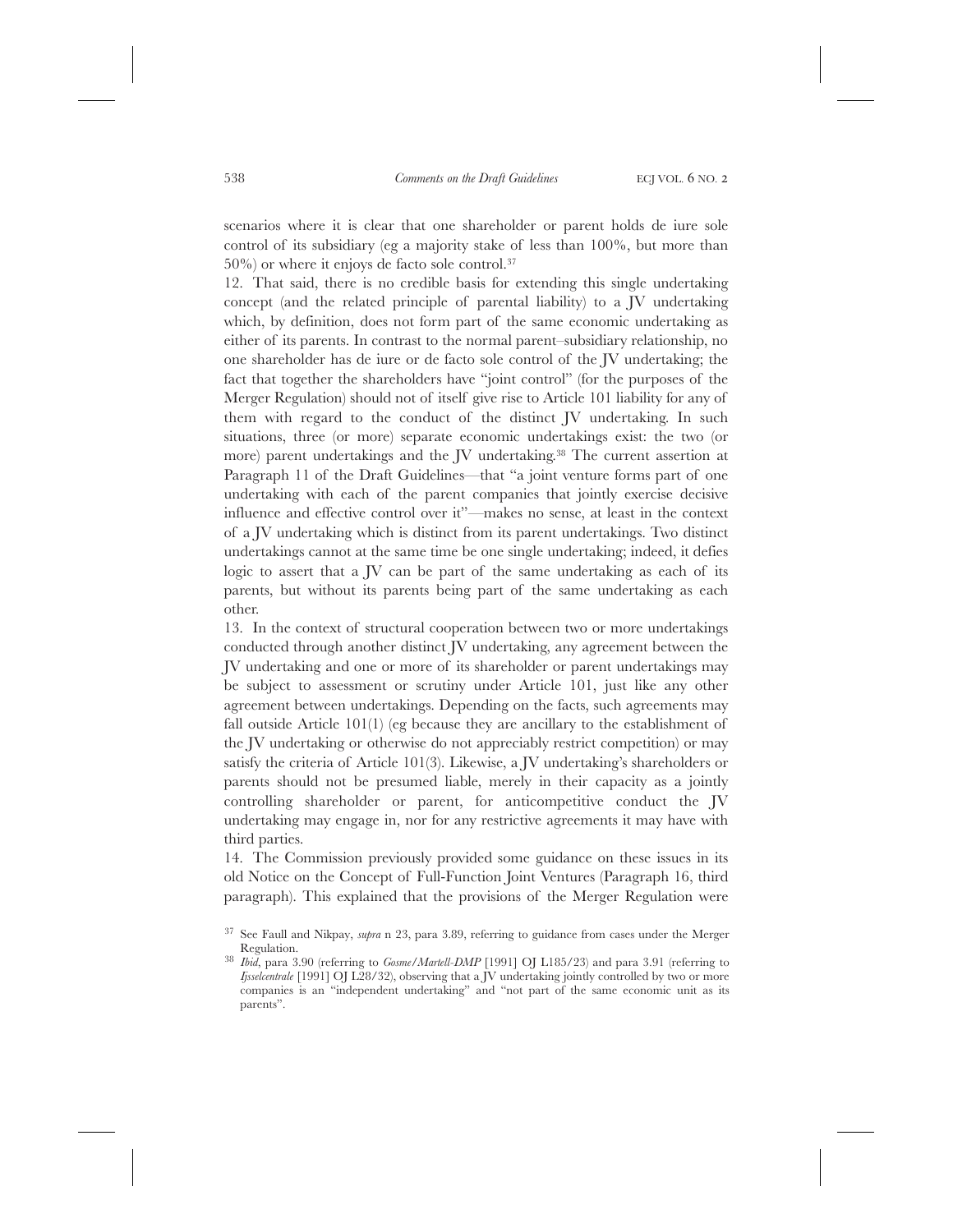not applicable for the assessment of restrictions of competition that are neither ancillary to the establishment of a JV undertaking nor a direct consequence of it; rather, any such restrictions fall to be assessed under Article 101. A finding that a JV functions as an autonomous undertaking (for the purposes of the Merger Regulation) is equally relevant when appraising whether or not agreements to which it is party are subject to review under Article 101 or when appraising whether to attribute liability for infringements of Article 101 or 102 to any of its shareholders.

# **6. JV–Shareholder Relationships are Fundamentally Different from Parent–Subsidiary Relationships**

15. The relationships between a JV undertaking and its shareholder or parent undertakings are not like those between a normal subsidiary and its parent or majority shareholder. A normal subsidiary is one whose conduct can be controlled by its parent company exercising "sole control";<sup>39</sup> an agreement between a parent company and a subsidiary, or between two companies which are under the common control of a third party, does not fall within Article 101 if the companies form an economic unit within which the subsidiary has no real freedom to determine its course of action on the market.<sup>40</sup> As considered at paragraph 9 above, a structural JV undertaking—subject to the "joint control" of two (or more) other undertakings—is in a fundamentally different situation; it is an undertaking distinct from each of its shareholders, neither of which has the ability to exercise "sole control" over it. Accordingly, such a JV undertaking is not one or the other—it is neither part of one parent undertaking nor part of the other parent undertaking. That does not mean that it must therefore be part of both undertakings—but that seems to be what Paragraph 11 of the Draft Guidelines infers: "a joint venture forms part of one undertaking with each of the parent companies that jointly exercise decisive influence and effective control over it".

16. Paragraph 11 of the Draft Guidelines appears to regard the *Avebe* case as a basis for treating any JV as part of a single undertaking with its parents—even if it involves a JV undertaking distinct from each of its parents. In doing so, the

<sup>&</sup>lt;sup>39</sup> The concept of "sole control" is considered in the Commission's Consolidated Jurisdictional Notice under the Merger Regulation (2007), which replaced inter alia the old Notice on the Concept of Full-Function Joint Ventures and provides (at point 54) that "sole control is acquired if one undertaking alone can exercise decisive influence on an undertaking". The Notice explains that sole control can be achieved either in situations where a parent company holds a majority of voting rights (ie what could be characterised as a "normal subsidiary") or where "only one shareholder is able to veto strategic decisions in an undertaking" (so-called "negative sole

control"). <sup>40</sup> Case T-102/92 *Viho* [1995] ECR II-17, as upheld on appeal in Case C-73/95P *Viho* [1996] ECR I-5457 (as mentioned at footnote 6 of the draft Guidelines). The Opinion of AG Lenz in that case reviewed the conflicting strands in previous case law.